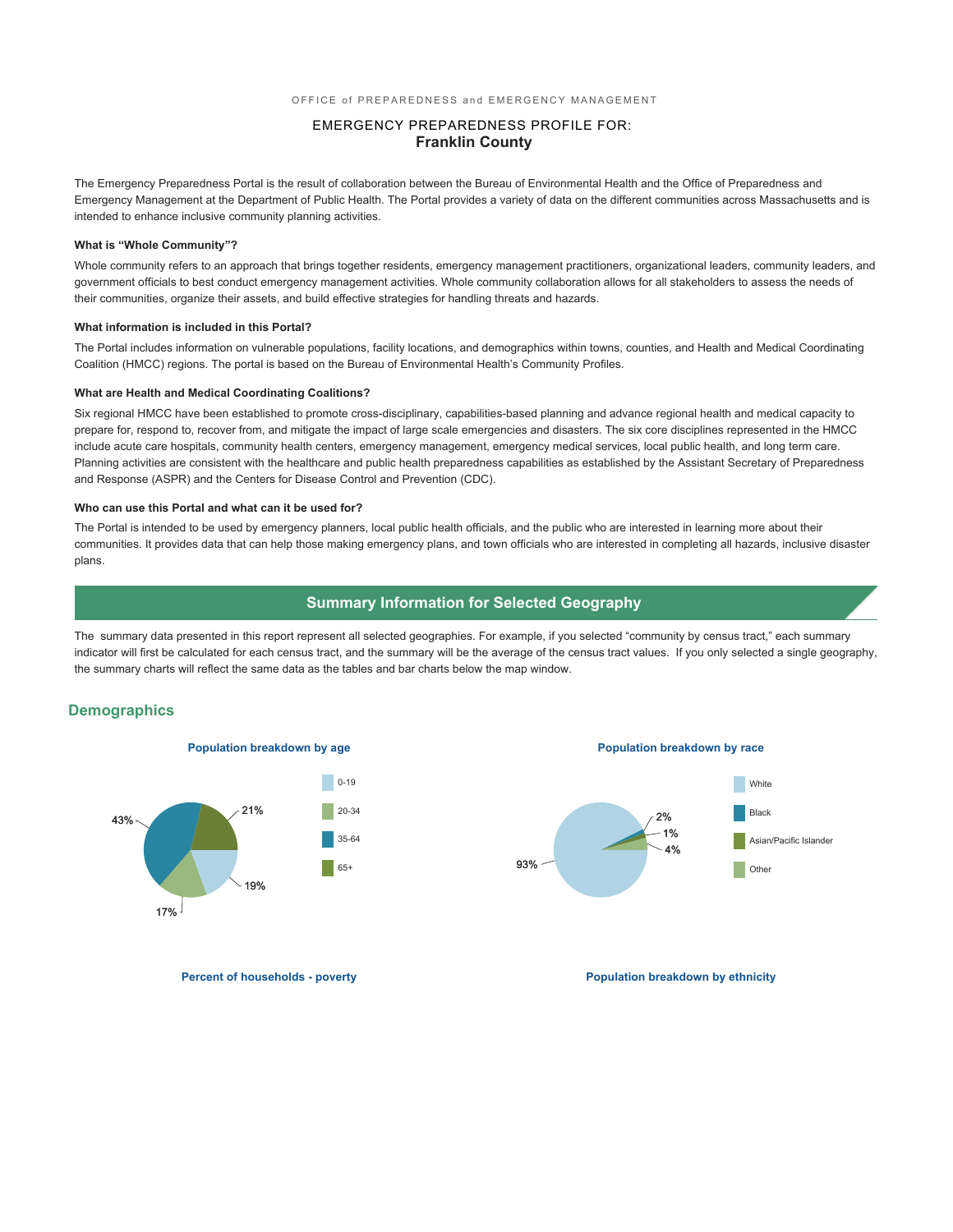

**Percent of Population by Type of Disability**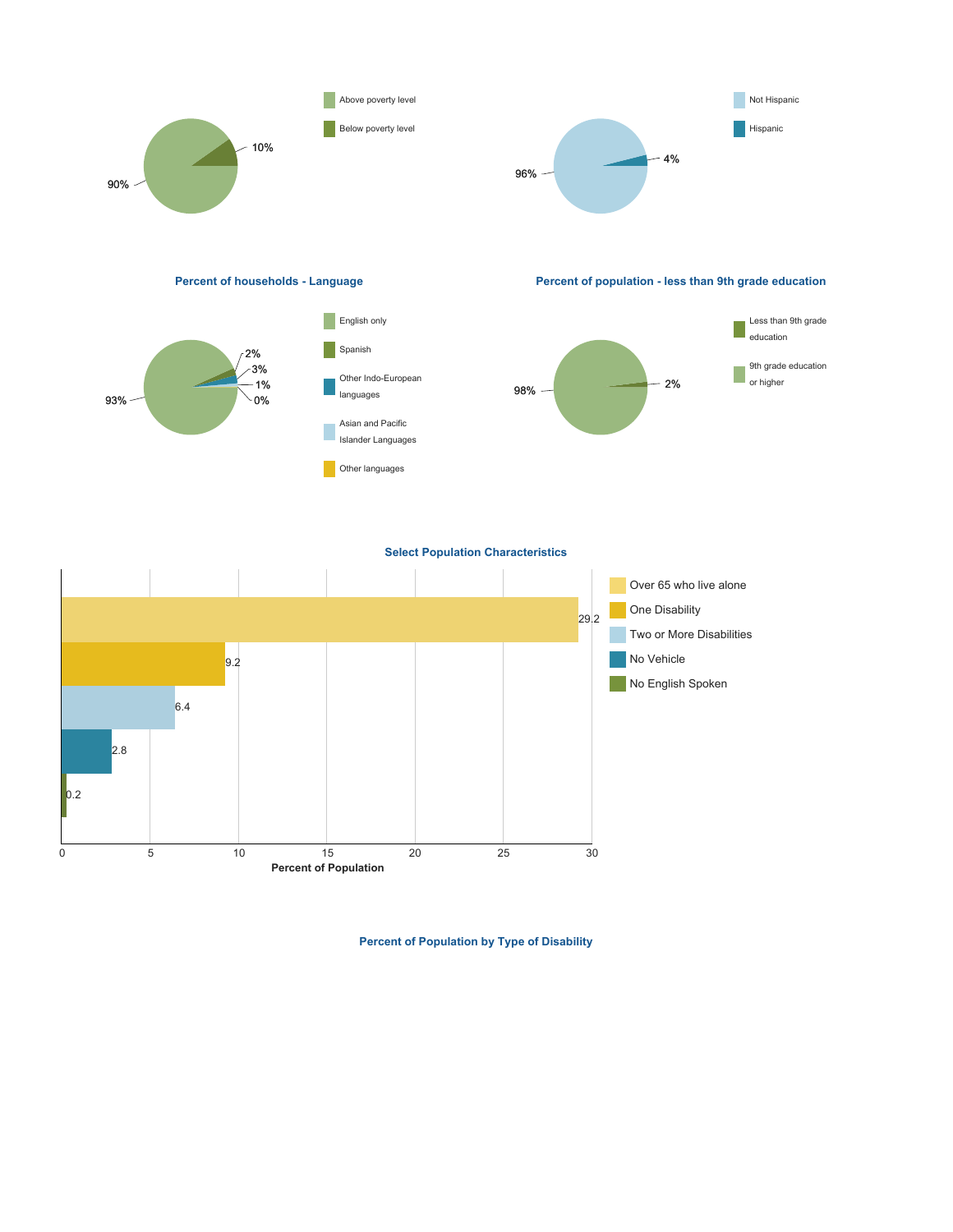

**Geography Breakdown**

# **Vulnerable Populations as a Percent of Population**

#### **Over 65 who live alone No Vehicle No Vehicle**

6.90 4.60 2.30 0.00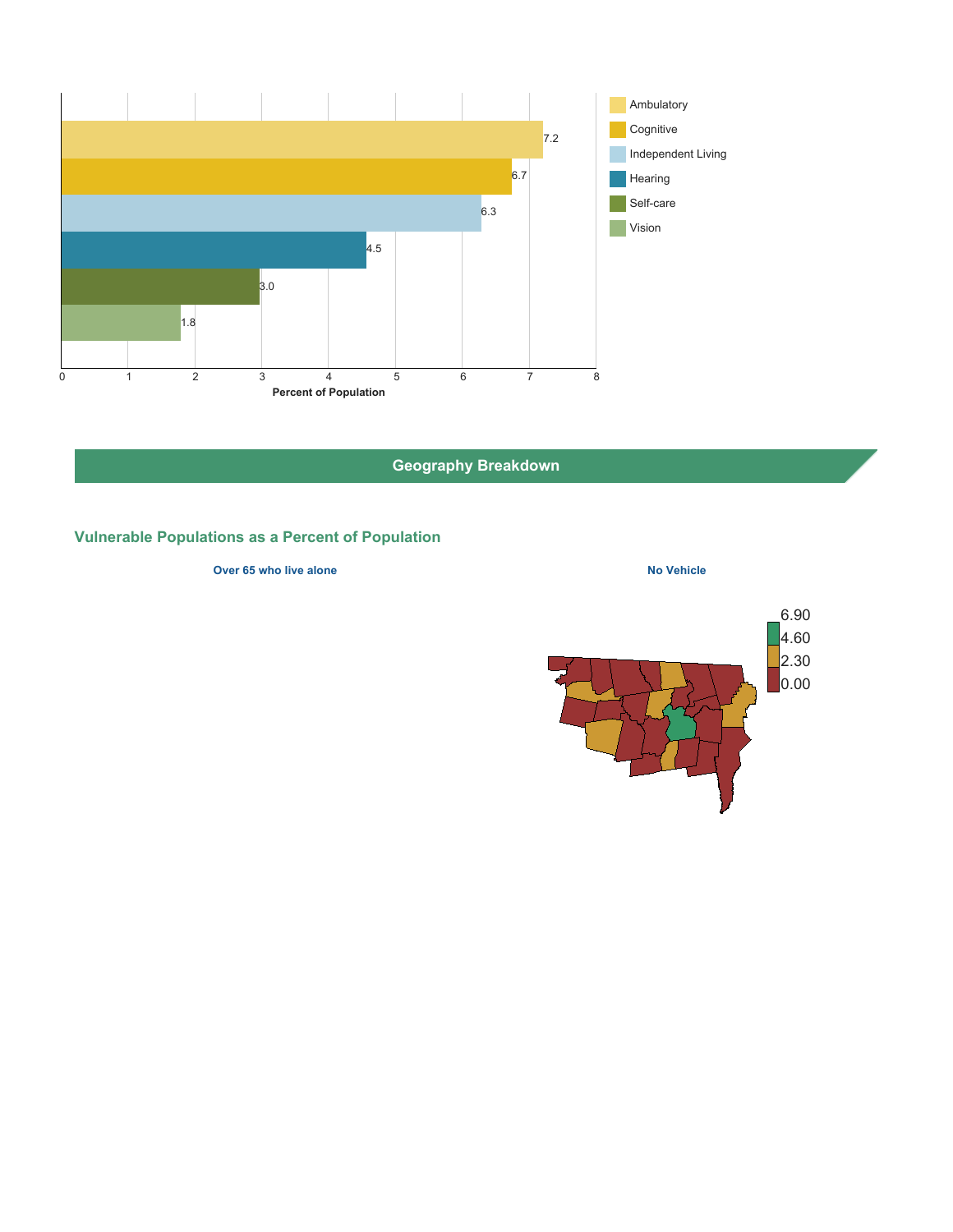**No English Spoken**

**One Disability**





**Two or More Disabilities**



# **Select Population Characteristics**

|                 | Less than 9th grade<br>education |                             | No Vehicle                    |                    | <b>Below Poverty Level</b> |                    | Over 65 who live<br>alone     |                      | No English Spoken             | One<br><b>Disability</b> |                     |
|-----------------|----------------------------------|-----------------------------|-------------------------------|--------------------|----------------------------|--------------------|-------------------------------|----------------------|-------------------------------|--------------------------|---------------------|
|                 | <b>Number</b><br>of<br>People    | $%$ of<br><b>Population</b> | <b>Number</b><br>of<br>People | % of<br>Population | Number<br>of<br>People     | % of<br>Population | <b>Number</b><br>of<br>People | $%$ of<br>Population | <b>Number</b><br>of<br>People | $%$ of<br>Population     | Number of<br>People |
| Ashfield        | 5                                | 0.4                         | 28                            | 3.4                | 130                        | 9.0                | 73                            | 20.2                 | 0                             | 0.0                      | 126                 |
| Bernardston     | 10                               | 0.6                         | 26                            | 2.7                | 166                        | 8.1                | 145                           | 31.9                 | $\mathbf 0$                   | 0.0                      | 285                 |
| <b>Buckland</b> | 55                               | 3.7                         | 22                            | 2.3                | 223                        | 11.5               | 116                           | 27.4                 | $\overline{7}$                | 0.4                      | 204                 |
| Charlemont      | 11                               | 1.4                         | 16                            | 3.5                | 149                        | 13.8               | 66                            | 25.5                 | 6                             | 0.6                      | 113                 |
| Colrain         | 14                               | 1.1                         | 9                             | 1.0                | 202                        | 11.4               | 73                            | 16.4                 | $\mathbf 0$                   | 0.0                      | 104                 |
| Conway          | 3                                | 0.2                         | $\mathbf 0$                   | 0.0                | 36                         | 1.8                | 90                            | 18.7                 | $\mathbf 0$                   | 0.0                      | 132                 |
| Deerfield       | 30                               | 0.8                         | 44                            | 1.8                | 364                        | 7.5                | 180                           | 17.3                 | 13                            | 0.3                      | 309                 |
| Erving          | 32                               | 2.6                         | 18                            | 2.2                | 179                        | 10.5               | 88                            | 26.7                 | $\mathbf 0$                   | 0.0                      | 164                 |
| Gill            | 12                               | 0.9                         | $\overline{4}$                | 0.5                | 137                        | 8.6                | 85                            | 27.2                 | 12                            | 0.8                      | 119                 |
| Greenfield      | 334                              | 2.5                         | 301                           | 3.5                | 1,918                      | 11.4               | 1,611                         | 43.7                 | 78                            | 0.5                      | 1,661               |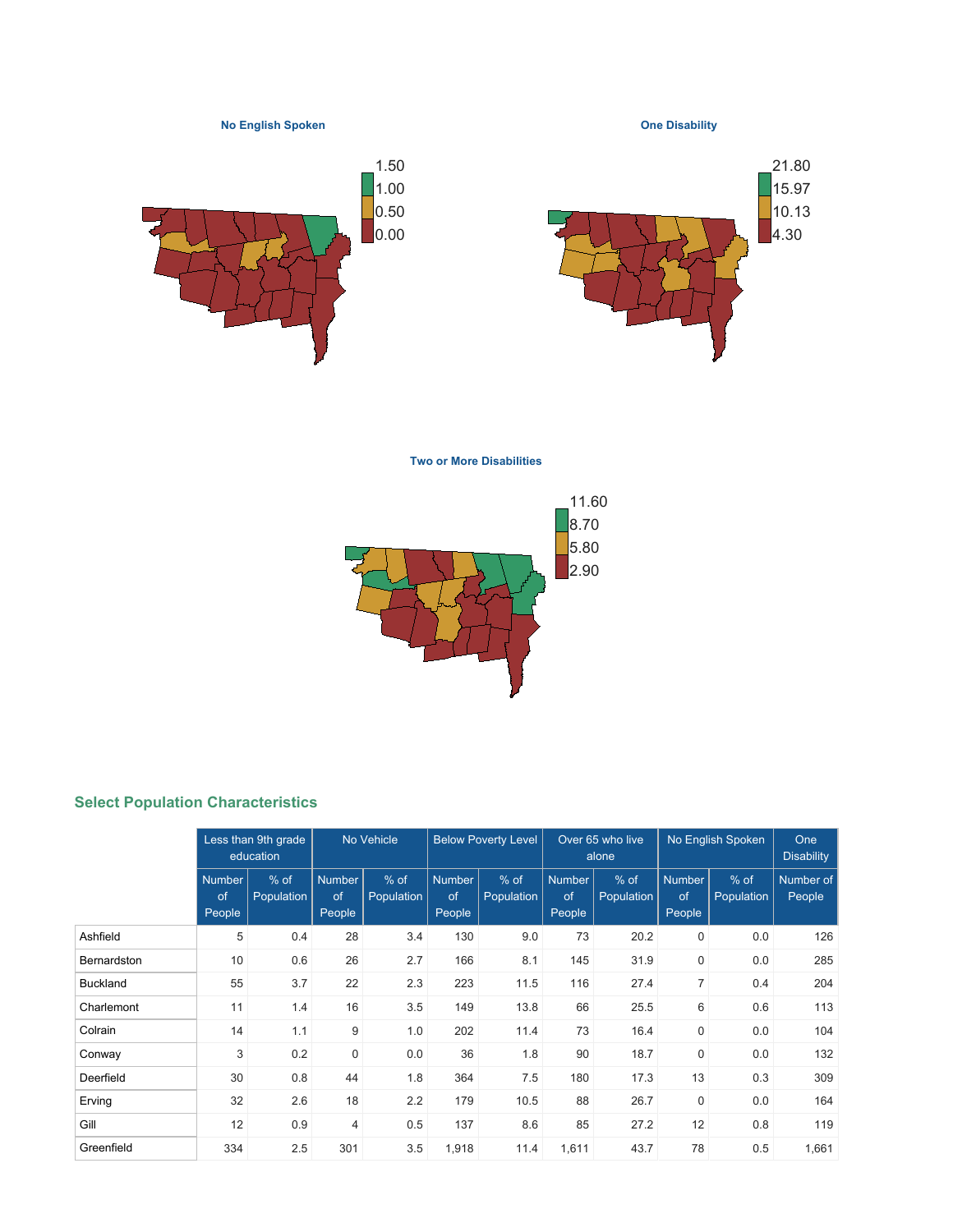**No English Spoken**

**One Disability**





**Two or More Disabilities**



# **Select Population Characteristics**

|                    |                      | Two or More<br><b>Disabilities</b> |                      |  |  |
|--------------------|----------------------|------------------------------------|----------------------|--|--|
|                    | $%$ of<br>Population | <b>Number</b><br>οf<br>People      | $%$ of<br>Population |  |  |
| Ashfield           | 8.7                  | 58                                 | 4.0                  |  |  |
| <b>Bernardston</b> | 13.8                 | 131                                | 6.3                  |  |  |
| <b>Buckland</b>    | 10.5                 | 77                                 | 3.9                  |  |  |
| Charlemont         | 10.4                 | 125                                | 11.5                 |  |  |
| Colrain            | 5.9                  | 66                                 | 3.7                  |  |  |
| Conway             | 6.7                  | 70                                 | 3.6                  |  |  |
| Deerfield          | 6.2                  | 317                                | 6.3                  |  |  |
| Erving             | 9.4                  | 87                                 | 5.0                  |  |  |
| Gill               | 7.5                  | 60                                 | 3.8                  |  |  |
| Greenfield         | 9.9                  | 1,250                              | 7.4                  |  |  |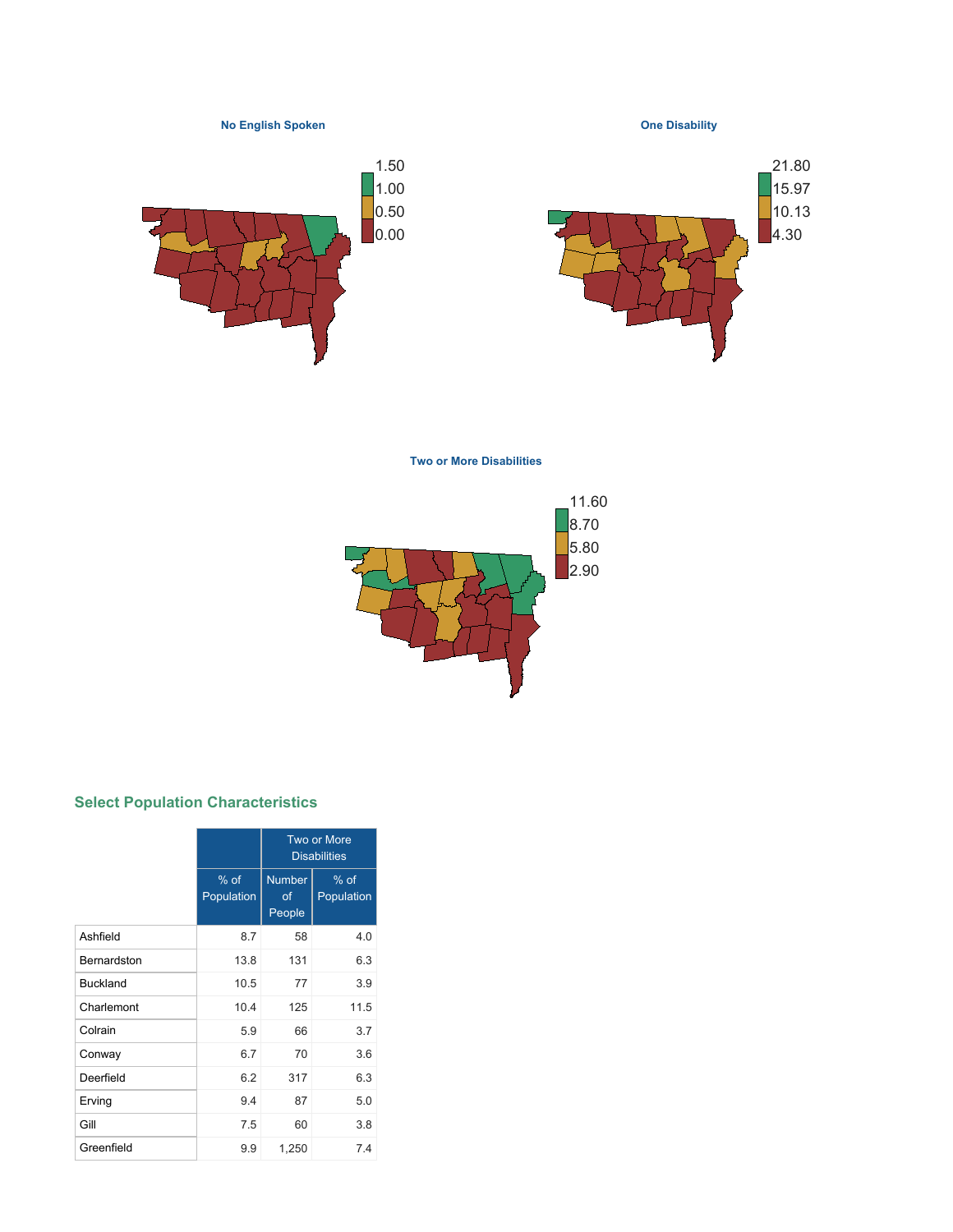|            | Less than 9th grade<br>education |                    |                               | No Vehicle         | <b>Below Poverty Level</b>    |                    |                               | Over 65 who live<br>alone | No English Spoken             | One<br><b>Disability</b> |                     |
|------------|----------------------------------|--------------------|-------------------------------|--------------------|-------------------------------|--------------------|-------------------------------|---------------------------|-------------------------------|--------------------------|---------------------|
|            | <b>Number</b><br>of<br>People    | % of<br>Population | <b>Number</b><br>of<br>People | % of<br>Population | <b>Number</b><br>of<br>People | % of<br>Population | <b>Number</b><br>of<br>People | % of<br>Population        | <b>Number</b><br>of<br>People | % of<br>Population       | Number of<br>People |
| Hawley     | 3                                | 1.1                | 2                             | 1.3                | 54                            | 14.6               | 14                            | 14.7                      | $\mathbf 0$                   | 0.0                      | 39                  |
| Heath      | 14                               | 2.8                | $\boldsymbol{0}$              | 0.0                | 114                           | 15.9               | 36                            | 17.4                      | 0                             | 0.0                      | 72                  |
| Leverett   | 9                                | 0.6                | $\overline{4}$                | 0.4                | 131                           | 6.5                | 58                            | 11.2                      | 0                             | 0.0                      | 130                 |
| Leyden     | 5                                | 0.9                | $\mathbf 0$                   | 0.0                | 34                            | 4.8                | 32                            | 21.5                      | 0                             | 0.0                      | 60                  |
| Monroe     | $\mathsf 0$                      | 0.0                | $\mathbf 0$                   | 0.0                | 13                            | 14.9               | 15                            | 83.3                      | 0                             | 0.0                      | 19                  |
| Montague   | 112                              | 1.7                | 308                           | 6.9                | 910                           | 11.2               | 479                           | 28.2                      | 22                            | 0.3                      | 917                 |
| New Salem  | 15                               | 1.9                | 11                            | 2.3                | 53                            | 5.3                | 40                            | 16.7                      | $\mathbf 0$                   | 0.0                      | 98                  |
| Northfield | 11                               | 0.5                | 10                            | 0.6                | 130                           | 4.4                | 134                           | 22.7                      | 0                             | 0.0                      | 309                 |
| Orange     | 212                              | 3.8                | 86                            | 2.5                | 761                           | 10.1               | 428                           | 30.7                      | $\mathbf 0$                   | 0.0                      | 890                 |
| Rowe       | 3                                | 0.9                | $\mathbf 0$                   | 0.0                | 11                            | 2.5                | 32                            | 26.7                      | $\mathbf 0$                   | 0.0                      | 22                  |
| Shelburne  | 36                               | 2.7                | $\mathbf 0$                   | 0.0                | 124                           | 7.6                | 165                           | 32.5                      | 0                             | 0.0                      | 130                 |
| Shutesbury | $\mathbf 0$                      | 0.0                | 8                             | 0.9                | 151                           | 8.6                | 90                            | 27.4                      | 0                             | 0.0                      | 132                 |
| Sunderland | 51                               | 1.9                | 87                            | 3.8                | 471                           | 13.1               | 156                           | 27.3                      | 0                             | 0.0                      | 156                 |
| Warwick    | 20                               | 3.2                | $\mathbf 0$                   | 0.0                | 55                            | 6.9                | 41                            | 25.8                      | 12                            | 1.5                      | 54                  |
| Wendell    | 6                                | 0.9                | 6                             | 1.6                | 100                           | 11.7               | 43                            | 21.9                      | $\mathbf 0$                   | 0.0                      | 74                  |
| Whately    | 9                                | 0.8                | $\mathbf 0$                   | 0.0                | 114                           | 7.2                | 68                            | 20.5                      | 0                             | 0.0                      | 116                 |

# **Population by Type of Disability**

|                 |               | Cognitive |        | <b>Vision</b>                                                                                                                         |               | Ambulatory |               | <b>Independent Living</b> |               | Hearing |               | Self-care |
|-----------------|---------------|-----------|--------|---------------------------------------------------------------------------------------------------------------------------------------|---------------|------------|---------------|---------------------------|---------------|---------|---------------|-----------|
|                 | <b>Number</b> | % of      | Number | % of<br>of People Population of People Population of People Population of People Population of People Population of People Population | <b>Number</b> | % of       | <b>Number</b> | % of                      | <b>Number</b> | % of    | <b>Number</b> | $%$ of    |
| Ashfield        | 52            | 3.7       | 35     | 2.4                                                                                                                                   | 63            | 4.4        | 34            | 2.7                       | 85            | 5.9     | 32            | 2.3       |
| Bernardston     | 156           | 7.9       | 87     | 4.2                                                                                                                                   | 147           | 7.4        | 75            | 4.6                       | 140           | 6.8     | 23            | 1.2       |
| <b>Buckland</b> | 82            | 4.4       | 27     | 1.4                                                                                                                                   | 128           | 6.9        | 72            | 4.6                       | 95            | 4.9     | 34            | 1.8       |
| Charlemont      | 117           | 11.0      | 27     | 2.5                                                                                                                                   | 76            | 7.2        | 118           | 13.3                      | 67            | 6.2     | 47            | 4.4       |
| Colrain         | 52            | 3.1       | 10     | 0.6                                                                                                                                   | 74            | 4.4        | 51            | 3.4                       | 70            | 4.0     | 10            | 0.6       |
| Conway          | 73            | 3.9       | 21     | 1.1                                                                                                                                   | 95            | 5.0        | 40            | 2.6                       | 73            | 3.7     | 22            | 1.2       |
| Deerfield       | 291           | 6.0       | 49     | 1.0                                                                                                                                   | 393           | 8.1        | 280           | 6.9                       | 140           | 2.8     | 201           | 4.1       |
| Erving          | 100           | 6.1       | 38     | 2.2                                                                                                                                   | 126           | 7.7        | 45            | 3.3                       | 82            | 4.7     | 32            | 1.9       |
| Gill            | 68            | 4.5       | 8      | 0.5                                                                                                                                   | 82            | 5.4        | 56            | 4.1                       | 49            | 3.1     | 15            | 1.0       |
| Greenfield      | 1,013         | 6.4       | 344    | 2.0                                                                                                                                   | 1,375         | 8.6        | 979           | 7.1                       | 883           | 5.3     | 533           | 3.3       |
| Hawley          | 12            | 3.4       | 18     | 4.9                                                                                                                                   | 24            | 6.8        | 17            | 5.4                       | 27            | 7.3     | 9             | 2.6       |
| Heath           | 55            | 8.0       | 9      | 1.2                                                                                                                                   | 43            | 6.3        | 50            | 9.0                       | 31            | 4.2     | 22            | 3.2       |
| Leverett        | 62            | 3.2       | 12     | 0.6                                                                                                                                   | 63            | 3.3        | 40            | 2.5                       | 79            | 3.9     | 19            | 1.0       |
| Leyden          | 42            | 6.2       | 18     | 2.5                                                                                                                                   | 34            | 5.0        | 22            | 3.7                       | 32            | 4.5     | 16            | 2.4       |
| Monroe          | 5             | 5.9       | 0      | 0.0                                                                                                                                   | 14            | 16.5       | 3             | 4.3                       | 8             | 9.2     | 8             | 9.4       |
| Montague        | 754           | 9.6       | 110    | 1.3                                                                                                                                   | 451           | 5.7        | 435           | 6.3                       | 330           | 4.0     | 207           | 2.6       |
| New Salem       | 47            | 4.9       | 8      | 0.8                                                                                                                                   | 49            | 5.1        | 54            | 6.4                       | 54            | 5.4     | 30            | 3.1       |
| Northfield      | 216           | 7.6       | 84     | 2.8                                                                                                                                   | 342           | 12.1       | 287           | 12.0                      | 173           | 5.9     | 171           | 6.0       |
| Orange          | 776           | 10.7      | 146    | 1.9                                                                                                                                   | 752           | 10.4       | 513           | 8.3                       | 372           | 4.9     | 322           | 4.5       |
| Rowe            | 21            | 4.9       | 12     | 2.7                                                                                                                                   | 20            | 4.7        | 23            | 6.2                       | 15            | 3.4     | 3             | 0.7       |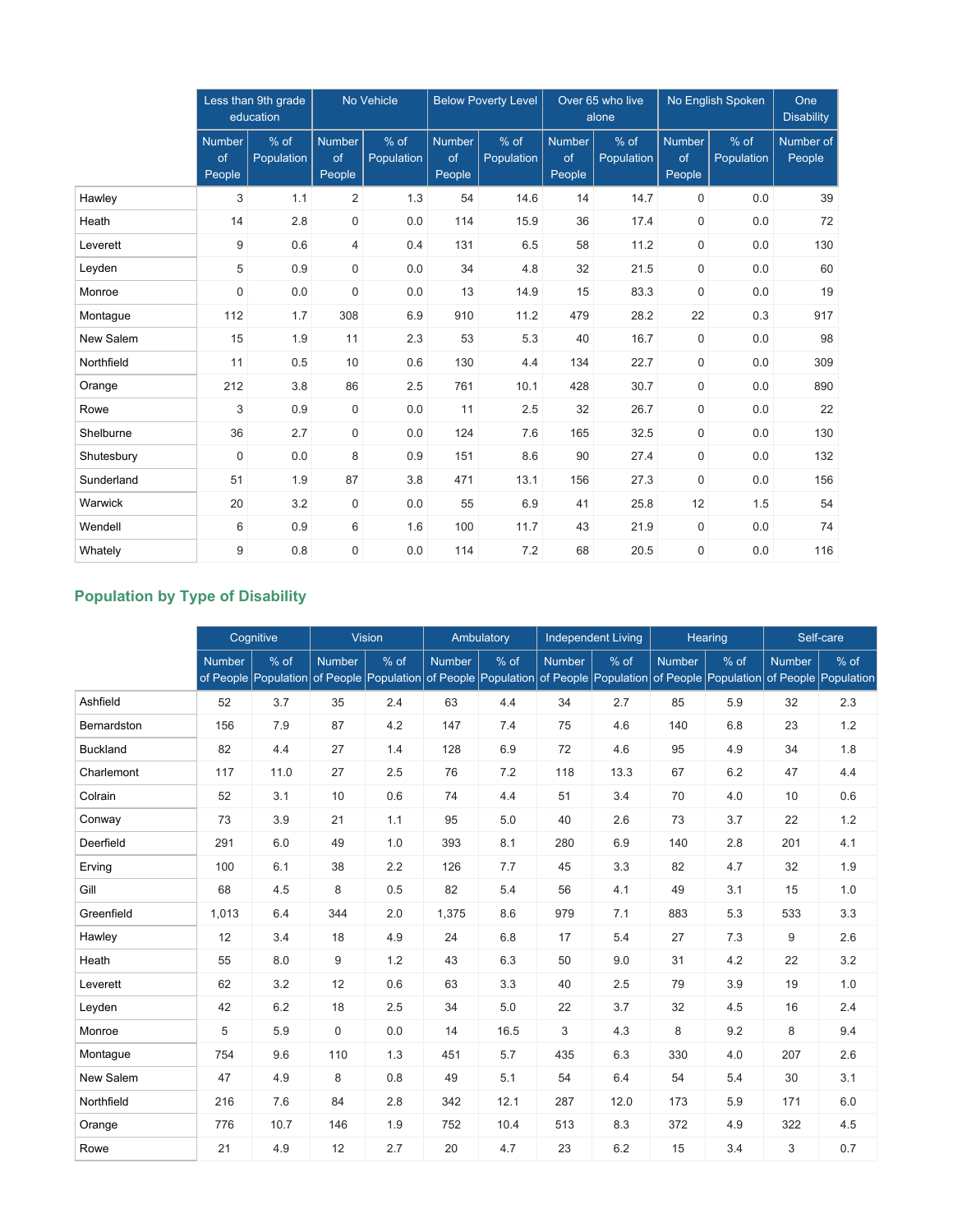|            |                    |                               | <b>Two or More</b><br><b>Disabilities</b> |
|------------|--------------------|-------------------------------|-------------------------------------------|
|            | % of<br>Population | <b>Number</b><br>of<br>People | $%$ of<br>Population                      |
| Hawley     | 10.5               | 23                            | 6.2                                       |
| Heath      | 9.7                | 46                            | 6.2                                       |
| Leverett   | 6.5                | 59                            | 2.9                                       |
| Leyden     | 8.5                | 36                            | 5.1                                       |
| Monroe     | 21.8               | 8                             | 9.2                                       |
| Montague   | 11.2               | 459                           | 5.6                                       |
| New Salem  | 9.7                | 40                            | 4.0                                       |
| Northfield | 10.5               | 342                           | 11.6                                      |
| Orange     | 11.6               | 672                           | 8.8                                       |
| Rowe       | 5.0                | 29                            | 6.6                                       |
| Shelburne  | 8.0                | 126                           | 7.7                                       |
| Shutesbury | 7.5                | 71                            | 4.0                                       |
| Sunderland | 4.3                | 115                           | 3.2                                       |
| Warwick    | 6.8                | 70                            | 8.8                                       |
| Wendell    | 8.6                | 36                            | 4.2                                       |
| Whately    | 7.3                | 84                            | 5.3                                       |

# **Population by Type of Disability**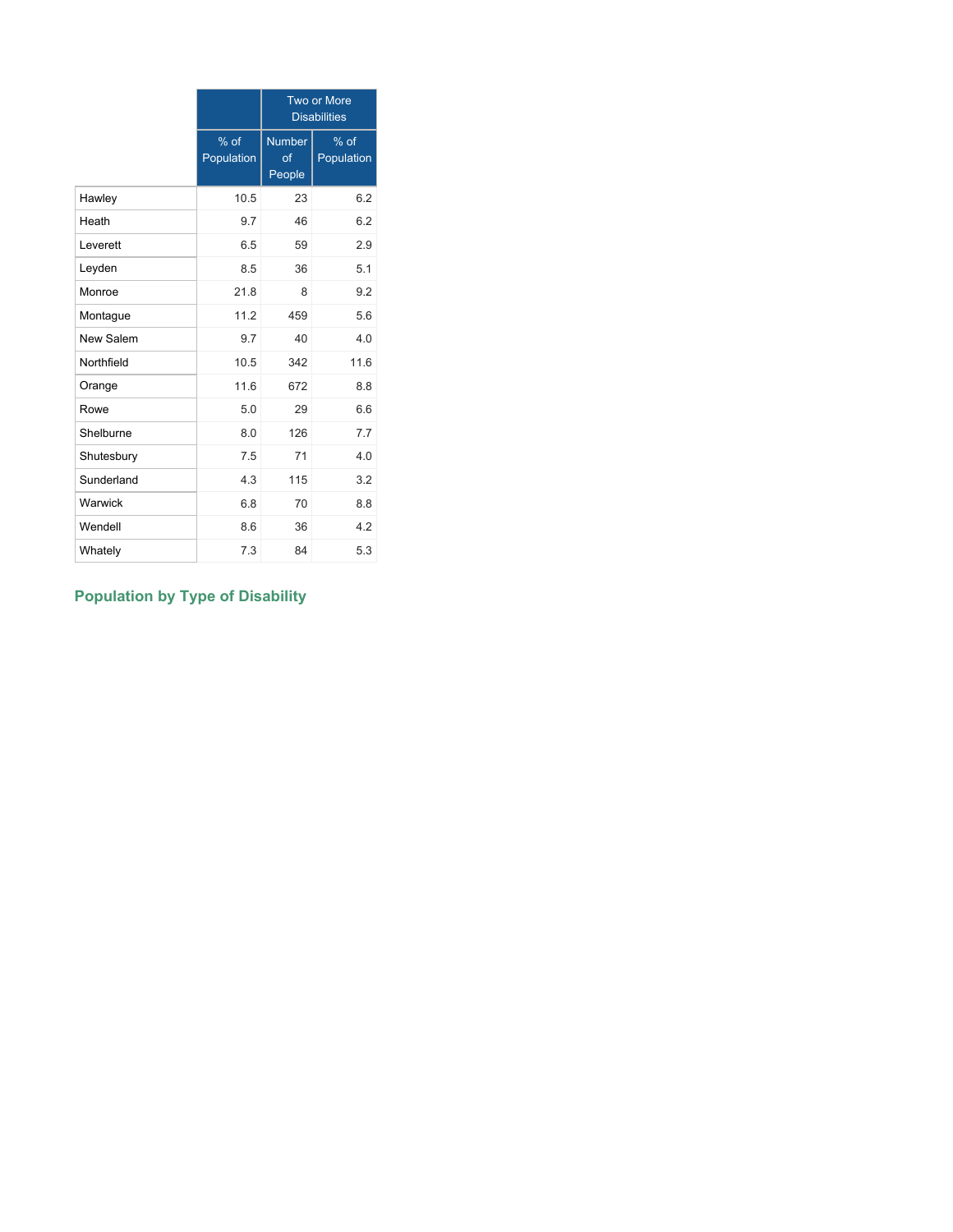|            |         | Cognitive |               | <b>Vision</b> |        | Ambulatory |               | <b>Independent Living</b> | Hearing       |        |               | Self-care                                                                                                                               |
|------------|---------|-----------|---------------|---------------|--------|------------|---------------|---------------------------|---------------|--------|---------------|-----------------------------------------------------------------------------------------------------------------------------------------|
|            | Number. | $%$ of    | <b>Number</b> | $%$ of        | Number | $%$ of     | <b>Number</b> | $%$ of                    | <b>Number</b> | $%$ of | <b>Number</b> | $%$ of<br>of People Population of People Population of People Population of People Population of People Population of People Population |
| Shelburne  | 106     | 6.8       | 23            | 1.4           | 114    | 7.3        | 101           | 7.0                       | 83            | 5.1    | 36            | 2.3                                                                                                                                     |
| Shutesbury | 91      | 5.5       | 22            | 1.3           | 69     | 4.1        | 75            | 5.2                       | 58            | 3.3    | 35            | 2.1                                                                                                                                     |
| Sunderland | 136     | 3.9       | 23            | 0.6           | 105    | 3.0        | 104           | 3.3                       | 68            | 1.9    | 71            | 2.0                                                                                                                                     |
| Warwick    | 64      | 8.2       | 45            | 5.7           | 59     | 7.6        | 46            | 6.9                       | 54            | 6.8    | 37            | 4.8                                                                                                                                     |
| Wendell    | 52      | 6.3       | 19            | 2.2           | 24     | 2.9        | 29            | 4.0                       | 30            | 3.5    | 19            | 2.3                                                                                                                                     |
| Whately    | 47      | 3.1       | 46            | 2.9           | 85     | 5.6        | 57            | 4.3                       | 78            | 4.9    | 21            | 1.4                                                                                                                                     |

# **Households by Language Spoken**

|                 | <b>English Only</b>            |                    |                                | Spanish              |                         | Other Indo-European<br>Languages | Asian and Pacific islander | Other<br>Languages   |                                |
|-----------------|--------------------------------|--------------------|--------------------------------|----------------------|-------------------------|----------------------------------|----------------------------|----------------------|--------------------------------|
|                 | Number of<br><b>Households</b> | % of<br>households | Number of<br><b>Households</b> | $%$ of<br>households | Number of<br>Households | % of<br>households               | Number of<br>Households    | $%$ of<br>households | Number of<br><b>Households</b> |
| Ashfield        | 1,361                          | 96.0               | 12                             | 0.8                  | 37                      | 2.6                              | $\overline{7}$             | 0.5                  | $\mathbf 0$                    |
| Bernardston     | 1,944                          | 98.3               | 5                              | 0.3                  | 28                      | 1.4                              | $\mathbf 0$                | 0.0                  | 0                              |
| <b>Buckland</b> | 1,788                          | 95.9               | 8                              | 0.4                  | 9                       | 0.5                              | 55                         | 2.9                  | 5                              |
| Charlemont      | 984                            | 92.7               | 25                             | 2.4                  | 42                      | 4.0                              | 10                         | 0.9                  | 0                              |
| Colrain         | 1,638                          | 98.5               | 6                              | 0.4                  | 15                      | 0.9                              | $\mathbf 0$                | 0.0                  | $\overline{4}$                 |
| Conway          | 1,774                          | 94.2               | 66                             | 3.5                  | 43                      | 2.3                              | $\mathbf 0$                | 0.0                  | $\mathbf 0$                    |
| Deerfield       | 4,567                          | 93.7               | 96                             | 2.0                  | 191                     | 3.9                              | 18                         | 0.4                  | $\mathbf 0$                    |
| Erving          | 1,603                          | 97.6               | $\overline{7}$                 | 0.4                  | 17                      | 1.0                              | $\mathbf 0$                | 0.0                  | 16                             |
| Gill            | 1,428                          | 93.2               | 5                              | 0.3                  | 56                      | 3.7                              | 40                         | 2.6                  | 3                              |
| Greenfield      | 14,986                         | 90.9               | 784                            | 4.8                  | 443                     | 2.7                              | 256                        | 1.6                  | 21                             |
| Hawley          | 329                            | 93.7               | 5                              | 1.4                  | 3                       | 0.9                              | 8                          | 2.3                  | 6                              |
| Heath           | 684                            | 99.1               | $\mathbf 0$                    | 0.0                  | $\mathbf 0$             | 0.0                              | $\mathbf 0$                | 0.0                  | 6                              |
| Leverett        | 1,810                          | 94.2               | 19                             | 1.0                  | 49                      | 2.6                              | $\overline{7}$             | 0.4                  | 36                             |
| Leyden          | 661                            | 97.2               | 3                              | 0.4                  | 16                      | 2.4                              | $\mathbf 0$                | 0.0                  | $\mathbf 0$                    |
| Monroe          | 80                             | 94.1               | $\mathbf 0$                    | 0.0                  | $\overline{4}$          | 4.7                              | $\boldsymbol{0}$           | 0.0                  | $\mathbf{1}$                   |
| Montague        | 7,355                          | 91.9               | 250                            | 3.1                  | 326                     | 4.1                              | $\overline{4}$             | 0.0                  | 72                             |
| New Salem       | 934                            | 97.2               | 11                             | 1.1                  | 13                      | 1.4                              | 3                          | 0.3                  | $\mathbf 0$                    |
| Northfield      | 2,706                          | 94.6               | 63                             | 2.2                  | 90                      | 3.1                              | $\mathbf{1}$               | 0.0                  | 0                              |
| Orange          | 6,961                          | 96.3               | 119                            | 1.6                  | 112                     | 1.5                              | 35                         | 0.5                  | 3                              |
| Rowe            | 420                            | 98.8               | $\mathbf 0$                    | 0.0                  | $\overline{4}$          | 0.9                              | $\mathbf 0$                | 0.0                  | $\mathbf{1}$                   |
| Shelburne       | 1,507                          | 95.1               | 8                              | 0.5                  | 60                      | 3.8                              | $\overline{4}$             | 0.3                  | 6                              |
| Shutesbury      | 1,555                          | 93.5               | 42                             | 2.5                  | 66                      | 4.0                              | $\mathbf 0$                | 0.0                  | $\mathbf 0$                    |
| Sunderland      | 3,047                          | 86.2               | 44                             | 1.2                  | 220                     | 6.2                              | 194                        | 5.5                  | 30                             |
| Warwick         | 720                            | 92.7               | 14                             | 1.8                  | 39                      | 5.0                              | $\overline{4}$             | 0.5                  | $\mathbf 0$                    |
| Wendell         | 781                            | 94.0               | 20                             | 2.4                  | 13                      | 1.6                              | 9                          | 1.1                  | 8                              |
| Whately         | 1,449                          | 95.9               | 9                              | 0.6                  | 41                      | 2.7                              | $\pmb{0}$                  | 0.0                  | 12                             |

**Educational Attainment for People 25 Years and Older**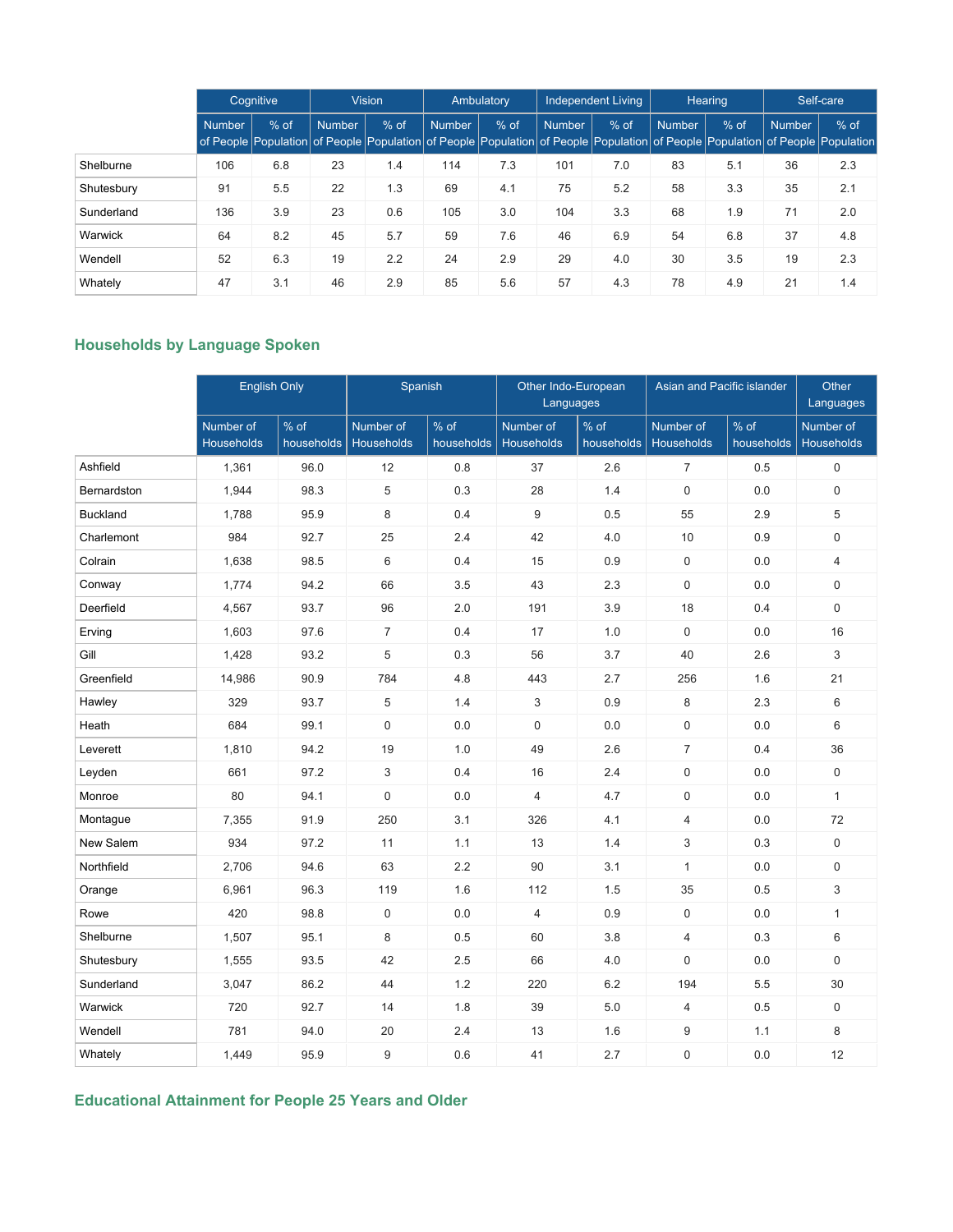# **Households by Language Spoken**

|                 | % of households |
|-----------------|-----------------|
| Ashfield        | 0.0             |
| Bernardston     | 0.0             |
| <b>Buckland</b> | 0.3             |
| Charlemont      | 0.0             |
| Colrain         | 0.2             |
| Conway          | 0.0             |
| Deerfield       | 0.0             |
| Erving          | 1.0             |
| Gill            | 0.2             |
| Greenfield      | 0.1             |
| Hawley          | 1.7             |
| Heath           | 0.9             |
| Leverett        | 1.9             |
| Leyden          | 0.0             |
| Monroe          | 1.2             |
| Montague        | 0.9             |
| New Salem       | 0.0             |
| Northfield      | 0.0             |
| Orange          | 0.0             |
| Rowe            | 0.2             |
| Shelburne       | 0.4             |
| Shutesbury      | 0.0             |
| Sunderland      | 0.8             |
| Warwick         | 0.0             |
| Wendell         | 1.0             |
| Whately         | 0.8             |

**Educational Attainment for People 25 Years and Older**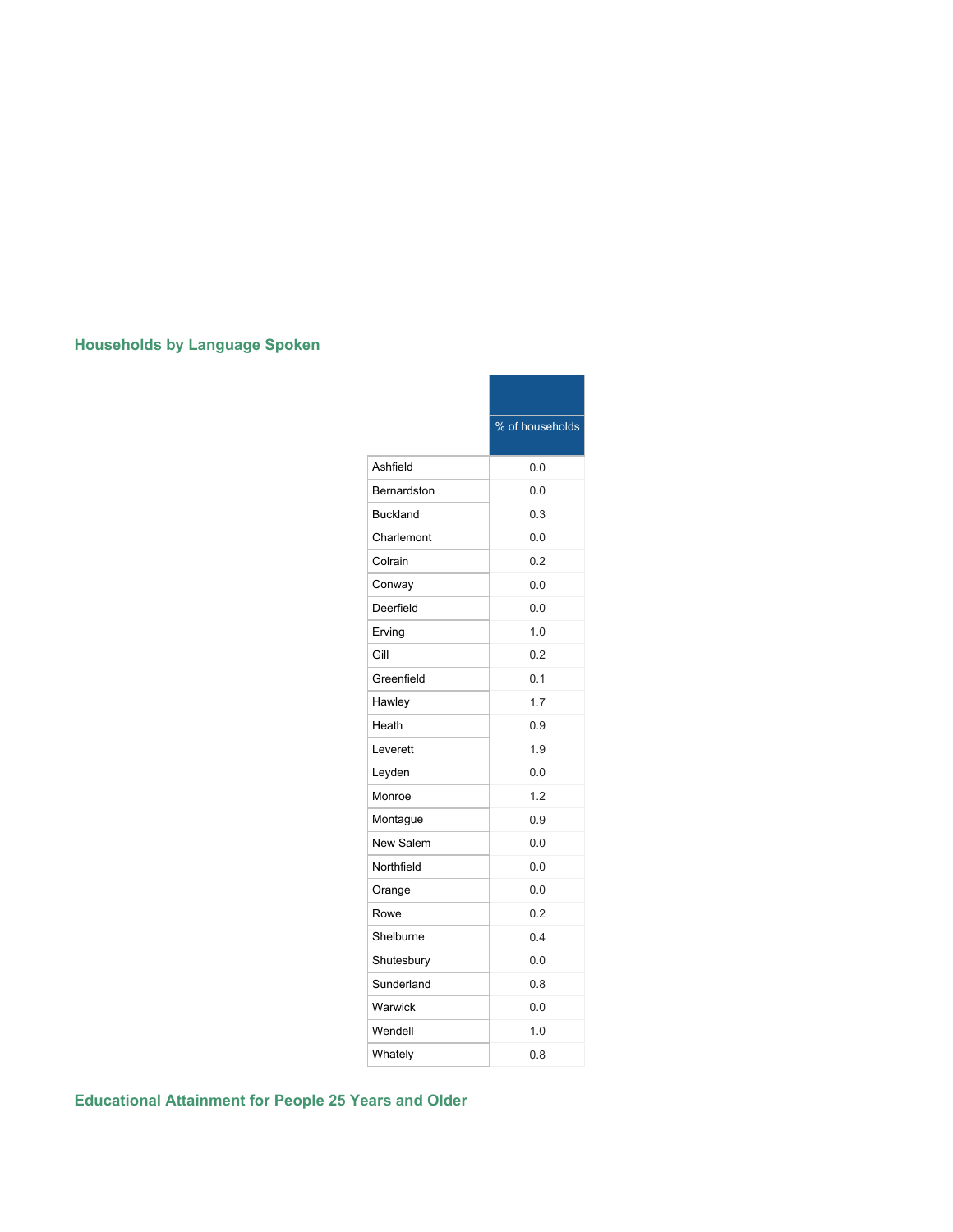|                 | No schooling<br>complete      |                   | Some education<br>no high school<br>diploma or<br>equivalent |             | Regular high<br>school<br>diploma or<br><b>GED</b> |                   | Some college<br>no degree     |                   | <b>Associates</b><br>degree   |                   | <b>Bachelors</b><br>degree    |                   | <b>Masters</b><br>degree      |                   | Professional<br>school<br>degree |                   |
|-----------------|-------------------------------|-------------------|--------------------------------------------------------------|-------------|----------------------------------------------------|-------------------|-------------------------------|-------------------|-------------------------------|-------------------|-------------------------------|-------------------|-------------------------------|-------------------|----------------------------------|-------------------|
|                 | <b>Number</b><br>of<br>People | $\%$<br>of<br>pop | <b>Number</b><br>of People                                   | % of<br>pop | <b>Number</b><br>of<br>People                      | $\%$<br>of<br>pop | <b>Number</b><br>of<br>People | $\%$<br>of<br>pop | <b>Number</b><br>of<br>People | $\%$<br>of<br>pop | <b>Number</b><br>of<br>People | $\%$<br>of<br>pop | <b>Number</b><br>of<br>People | $\%$<br>of<br>pop | <b>Number</b><br>of<br>People    | $\%$<br>of<br>pop |
| Ashfield        | 0                             | 0.0               | 37                                                           | 3.1         | 292                                                | 24.8              | 152                           | 12.9              | 120                           | 10.2              | 304                           | 25.8              | 194                           | 16.5              | 44                               | 3.7               |
| Bernardston     | 5                             | 0.3               | 51                                                           | 3.3         | 674                                                | 43.6              | 279                           | 18.1              | 137                           | 8.9               | 219                           | 14.2              | 141                           | 9.1               | 21                               | 1.4               |
| <b>Buckland</b> | $\mathbf 0$                   | 0.0               | 116                                                          | 7.8         | 393                                                | 26.4              | 200                           | 13.4              | 147                           | 9.9               | 371                           | 24.9              | 217                           | 14.6              | 13                               | 0.9               |
| Charlemont      | 6                             | 0.7               | 69                                                           | 8.6         | 300                                                | 37.4              | 122                           | 15.2              | 55                            | 6.9               | 161                           | 20.1              | 80                            | 10.0              | 3                                | 0.4               |
| Colrain         | 3                             | 0.2               | 73                                                           | 5.5         | 439                                                | 33.3              | 241                           | 18.3              | 128                           | 9.7               | 237                           | 18.0              | 172                           | 13.0              | 9                                | 0.7               |
| Conway          | $\pmb{0}$                     | 0.0               | 23                                                           | 1.6         | 232                                                | 15.7              | 179                           | 12.1              | 120                           | 8.1               | 436                           | 29.5              | 345                           | 23.3              | 88                               | 6.0               |
| Deerfield       | $\mathsf 0$                   | 0.0               | 170                                                          | 4.7         | 570                                                | 15.6              | 692                           | 19.0              | 413                           | 11.3              | 920                           | 25.2              | 623                           | 17.1              | 201                              | 5.5               |
| Erving          | 3                             | 0.2               | 107                                                          | 8.6         | 539                                                | 43.3              | 264                           | 21.2              | 133                           | 10.7              | 124                           | 10.0              | 63                            | 5.1               | 4                                | 0.3               |
| Gill            | 3                             | 0.2               | 36                                                           | 2.8         | 310                                                | 24.3              | 170                           | 13.3              | 126                           | 9.9               | 456                           | 35.7              | 132                           | 10.3              | 20                               | 1.6               |
| Greenfield      | 71                            | 0.5               | 1,068                                                        | 8.1         | 3,626                                              | 27.5              | 2,271                         | 17.2              | 1,566                         | 11.9              | 2,662                         | 20.2              | 1,506                         | 11.4              | 192                              | 1.5               |
| Hawley          | $\overline{2}$                | 0.7               | 24                                                           | 8.4         | 76                                                 | 26.7              | 44                            | 15.4              | 22                            | 7.7               | 73                            | 25.6              | 24                            | 8.4               | 11                               | 3.9               |
| Heath           | $\overline{2}$                | 0.4               | 21                                                           | 4.2         | 144                                                | 28.6              | 140                           | 27.8              | 54                            | 10.7              | 72                            | 14.3              | 64                            | 12.7              | $\overline{7}$                   | 1.4               |
| Leverett        | $\overline{4}$                | 0.3               | 70                                                           | 4.7         | 214                                                | 14.5              | 159                           | 10.7              | 70                            | 4.7               | 360                           | 24.3              | 366                           | 24.7              | 88                               | 5.9               |
| Leyden          | $\mathbf 0$                   | 0.0               | 32                                                           | 5.6         | 129                                                | 22.7              | 120                           | 21.1              | 75                            | 13.2              | 137                           | 24.1              | 52                            | 9.2               | $\overline{7}$                   | 1.2               |
| Monroe          | $\mathbf 0$                   | 0.0               | $\mathbf 0$                                                  | 0.0         | 35                                                 | 52.2              | 19                            | 28.4              | 6                             | 9.0               | 5                             | 7.5               | $\overline{2}$                | 3.0               | $\mathbf 0$                      | 0.0               |
| Montague        | 9                             | 0.1               | 414                                                          | 6.5         | 2,244                                              | 35.0              | 1,255                         | 19.6              | 741                           | 11.6              | 978                           | 15.3              | 585                           | 9.1               | 102                              | 1.6               |
| New Salem       | $\overline{7}$                | 0.9               | 39                                                           | 5.0         | 210                                                | 26.8              | 130                           | 16.6              | 72                            | 9.2               | 162                           | 20.7              | 100                           | 12.8              | 16                               | 2.0               |
| Northfield      | $\mathbf 0$                   | 0.0               | 186                                                          | 8.4         | 646                                                | 29.2              | 248                           | 11.2              | 285                           | 12.9              | 457                           | 20.7              | 282                           | 12.8              | 60                               | 2.7               |
| Orange          | 133                           | 2.4               | 444                                                          | 8.0         | 2,224                                              | 40.2              | 1,145                         | 20.7              | 529                           | 9.6               | 704                           | 12.7              | 256                           | 4.6               | 61                               | 1.1               |
| Rowe            | $\overline{2}$                | 0.6               | 21                                                           | 6.4         | 118                                                | 35.8              | 53                            | 16.1              | 21                            | 6.4               | 77                            | 23.3              | 26                            | 7.9               | $\mathbf{1}$                     | 0.3               |
| Shelburne       | 32                            | 2.4               | 35                                                           | 2.6         | 238                                                | 17.5              | 232                           | 17.1              | 182                           | 13.4              | 351                           | 25.9              | 212                           | 15.6              | 50                               | 3.7               |
| Shutesbury      | $\mathbf 0$                   | 0.0               | 25                                                           | 1.9         | 158                                                | 12.0              | 140                           | 10.7              | 74                            | 5.6               | 387                           | 29.5              | 303                           | 23.1              | 51                               | 3.9               |
| Sunderland      | 15                            | 0.6               | 65                                                           | 2.4         | 666                                                | 25.0              | 501                           | 18.8              | 137                           | 5.1               | 588                           | 22.1              | 403                           | 15.1              | 76                               | 2.9               |
| Warwick         | $\mathbf 0$                   | 0.0               | 49                                                           | 7.9         | 183                                                | 29.5              | 139                           | 22.4              | 47                            | 7.6               | 136                           | 21.9              | 58                            | 9.4               | 2                                | 0.3               |
| Wendell         | 3                             | 0.4               | 29                                                           | 4.2         | 160                                                | 23.3              | 103                           | 15.0              | 68                            | 9.9               | 190                           | 27.6              | 111                           | 16.1              | 5                                | 0.7               |
| Whately         | $\overline{4}$                | 0.3               | 64                                                           | 5.5         | 304                                                | 25.9              | 178                           | 15.2              | 122                           | 10.4              | 265                           | 22.6              | 159                           | 13.5              | 52                               | 4.4               |

# **Educational Attainment for People 25 Years with less than 9th Grade Education**

|                 | Less than 9th grade education |                 | 9th grade education or higher |                 |
|-----------------|-------------------------------|-----------------|-------------------------------|-----------------|
|                 | Number of People              | % of population | Number of People              | % of population |
| Ashfield        | 5                             | 0.4             | 1,172                         | 99.6            |
| Bernardston     | 10                            | 0.6             | 1,535                         | 99.4            |
| <b>Buckland</b> | 55                            | 3.7             | 1,434                         | 96.3            |
| Charlemont      | 11                            | 1.4             | 791                           | 98.6            |
| Colrain         | 14                            | 1.1             | 1,306                         | 98.9            |
| Conway          | 3                             | 0.2             | 1,475                         | 99.8            |
| Deerfield       | 30                            | 0.8             | 3,618                         | 99.2            |
| Erving          | 32                            | 2.6             | 1,214                         | 97.4            |
| Gill            | 12                            | 0.9             | 1,264                         | 99.1            |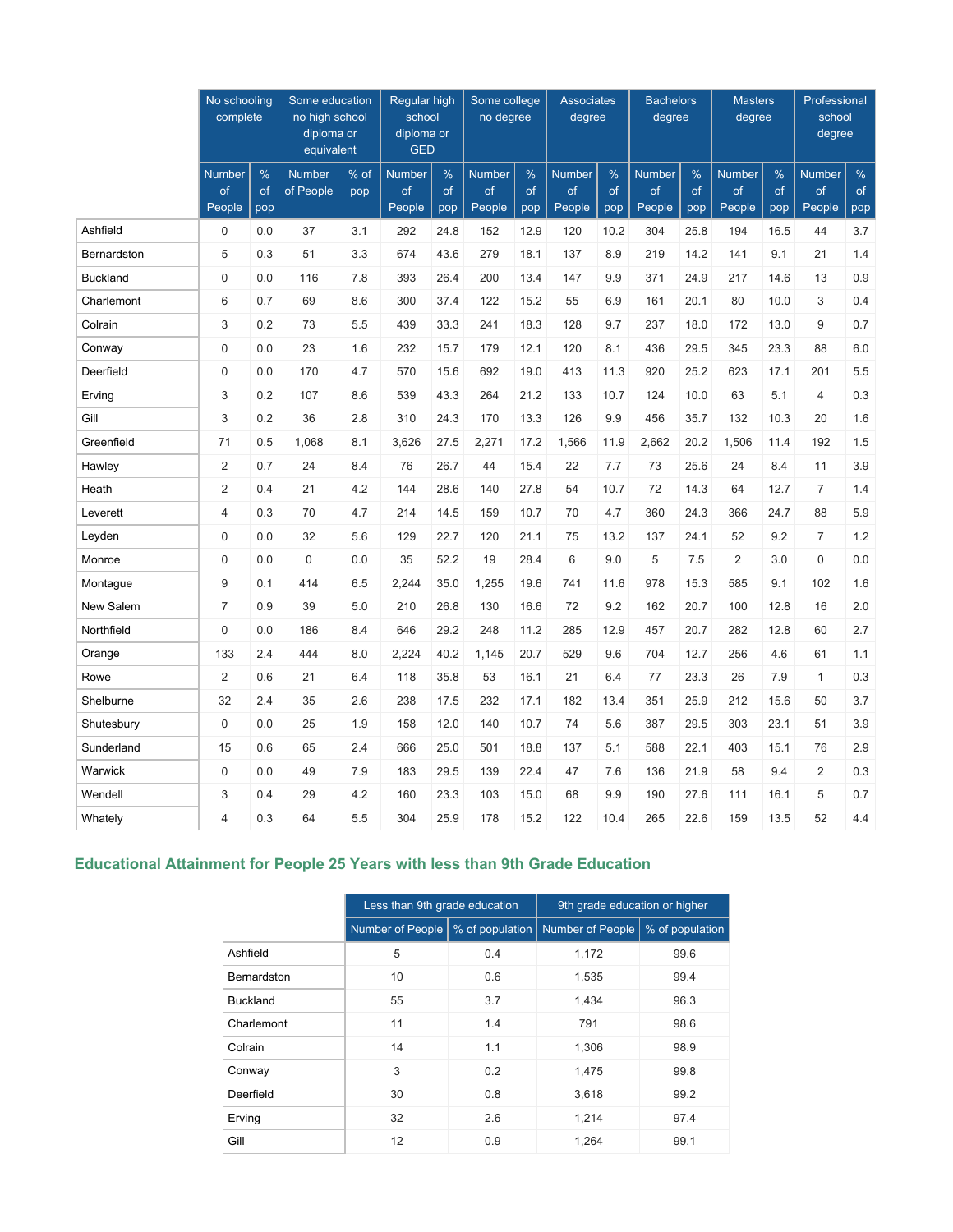|                 | Doctorate degree    |          |
|-----------------|---------------------|----------|
|                 |                     |          |
|                 |                     |          |
|                 | Number of People    | % of pop |
|                 |                     |          |
| Ashfield        | 34                  | 2.9      |
| Bernardston     | 18                  | $1.2$    |
| <b>Buckland</b> | 32                  | 2.1      |
| Charlemont      | $\,6\,$             | $0.7\,$  |
| Colrain         | 18                  | 1.4      |
| Conway          | 55                  | 3.7      |
| Deerfield       | 59                  | 1.6      |
| Erving          | $\boldsymbol{9}$    | 0.7      |
| Gill            | 23                  | 1.8      |
| Greenfield      | 216                 | 1.6      |
| Hawley          | $\boldsymbol{9}$    | 3.2      |
| Heath           | $\mathsf{O}\xspace$ | $0.0\,$  |
| Leverett        | 149                 | 10.1     |
| Leyden          | 16                  | 2.8      |
| Monroe          | $\mathsf{O}\xspace$ | $0.0\,$  |
| Montague        | 75                  | 1.2      |
| New Salem       | 48                  | 6.1      |
| Northfield      | 47                  | 2.1      |
| Orange          | 43                  | $0.8\,$  |
| Rowe            | 11                  | 3.3      |
| Shelburne       | 25                  | 1.8      |
| Shutesbury      | 175                 | 13.3     |
| Sunderland      | 213                 | $8.0\,$  |
| Warwick         | $\,6\,$             | $1.0$    |
| Wendell         | 19                  | 2.8      |
| Whately         | 26                  | 2.2      |

**Educational Attainment for People 25 Years with less than 9th Grade Education**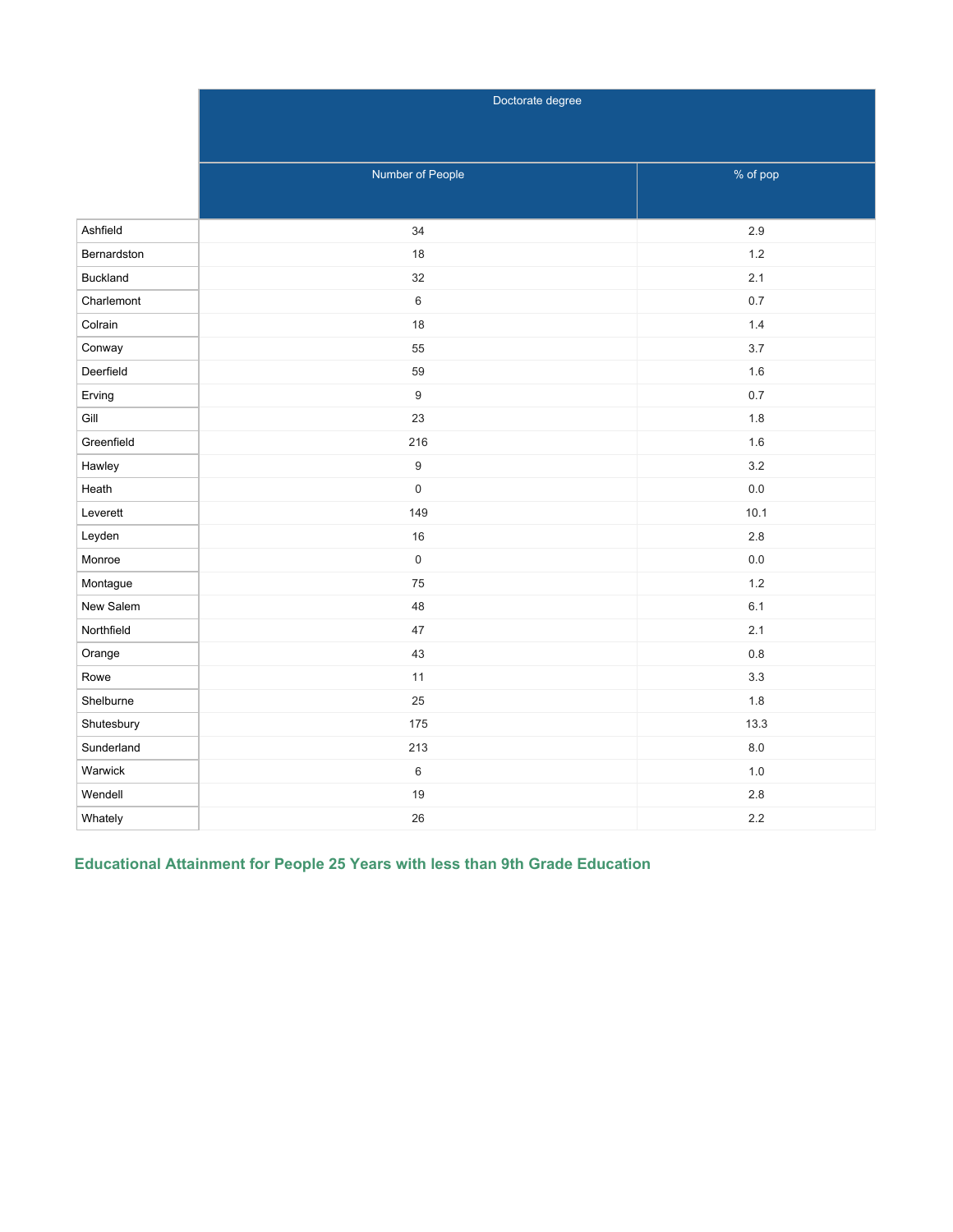|            | Less than 9th grade education |                 | 9th grade education or higher |                 |
|------------|-------------------------------|-----------------|-------------------------------|-----------------|
|            | Number of People              | % of population | Number of People              | % of population |
| Greenfield | 334                           | 2.5             | 12,844                        | 97.5            |
| Hawley     | 3                             | 1.1             | 282                           | 98.9            |
| Heath      | 14                            | 2.8             | 490                           | 97.2            |
| Leverett   | 9                             | 0.6             | 1,471                         | 99.4            |
| Leyden     | 5                             | 0.9             | 563                           | 99.1            |
| Monroe     | $\mathbf 0$                   | 0.0             | 67                            | 100.0           |
| Montague   | 112                           | 1.7             | 6,291                         | 98.3            |
| New Salem  | 15                            | 1.9             | 769                           | 98.1            |
| Northfield | 11                            | 0.5             | 2,200                         | 99.5            |
| Orange     | 212                           | 3.8             | 5,327                         | 96.2            |
| Rowe       | 3                             | 0.9             | 327                           | 99.1            |
| Shelburne  | 36                            | 2.7             | 1,321                         | 97.3            |
| Shutesbury | $\Omega$                      | 0.0             | 1,313                         | 100.0           |
| Sunderland | 51                            | 1.9             | 2,613                         | 98.1            |
| Warwick    | 20                            | 3.2             | 600                           | 96.8            |
| Wendell    | 6                             | 0.9             | 682                           | 99.1            |
| Whately    | 9                             | 0.8             | 1,165                         | 99.2            |

# **Number of People**

| Age Group       | Under 20 years | 20 to 34 years | 35 to 64 years | 65 years and over | Poverty         | <b>Below</b>     | Above            |
|-----------------|----------------|----------------|----------------|-------------------|-----------------|------------------|------------------|
| Ashfield        | 205            | 199            | 683            | 362               |                 | Poverty<br>Level | Poverty<br>Level |
| Bernardston     | 466            | 265            | 878            | 455               | Ashfield        | 130              | 1,311            |
| <b>Buckland</b> | 391            | 204            | 931            | 424               | Bernardston     | 166              | 1,875            |
| Charlemont      | 226            | 124            | 477            | 259               | <b>Buckland</b> | 223              | 1,720            |
| Colrain         | 315            | 280            | 731            | 445               | Charlemont      | 149              | 932              |
| Conway          | 422            | 174            | 891            | 481               | Colrain         | 202              | 1,569            |
| Deerfield       | 1,087          | 658            | 2,229          | 1,043             | Conway          | 36               | 1,912            |
| Erving          | 404            | 244            | 762            | 330               | Deerfield       | 364              | 4,491            |
| Gill            | 254            | 262            | 768            | 312               | Erving          | 179              | 1,531            |
| Greenfield      | 3,297          | 3,361          | 7,031          | 3,686             | Gill            | 137              | 1,454            |
| Hawley          | 64             | 56             | 155            | 95                | Greenfield      | 1,918            | 14,845           |
| Heath           | 194            | 108            | 237            | 207               | Hawley          | 54               | 316              |
| Leverett        | 445            | 268            | 770            | 518               | Heath           | 114              | 605              |
| Leyden          | 117            | 98             | 346            | 149               | Leverett        | 131              | 1,870            |
| Monroe          | 18             | 12             | 39             | 18                | Leyden          | 34               | 676              |
| Montague        | 1,406          | 1,685          | 3,491          | 1,697             | Monroe          | 13               | 74               |
| New Salem       | 206            | 62             | 501            | 240               | Montague        | 910              | 7,249            |
| Northfield      | 668            | 408            | 1,314          | 591               | New Salem       | 53               | 956              |
| Orange          | 1,684          | 1,261          | 3,306          | 1,393             | Northfield      | 130              | 2,826            |
| Rowe            | 85             | 76             | 160            | 120               | Orange          | 761              | 6,810            |
| Shelburne       | 224            | 227            | 691            | 507               | Rowe            | 11               | 425              |
| Shutesbury      | 343            | 219            | 864            | 329               | Shelburne       | 124              | 1,507            |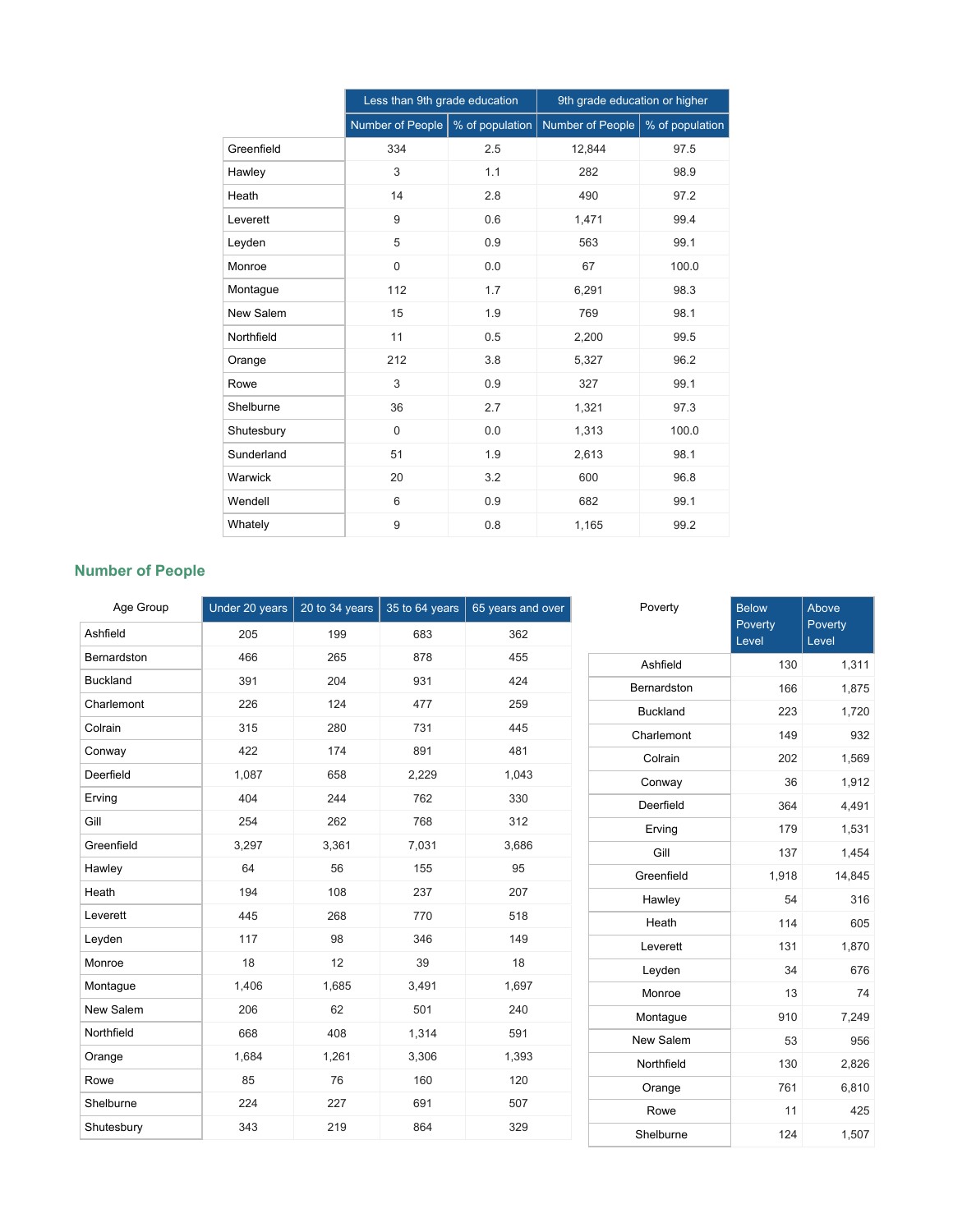| Age Group  |     |       |       | Under 20 years 20 to 34 years $\frac{1}{35}$ to 64 years $\frac{1}{65}$ years and over |
|------------|-----|-------|-------|----------------------------------------------------------------------------------------|
| Sunderland | 544 | 1,302 | 1.229 | 572                                                                                    |
| Warwick    | 132 | 111   | 394   | 159                                                                                    |
| Wendell    | 161 | 90    | 415   | 196                                                                                    |
| Whately    | 315 | 199   | 738   | 332                                                                                    |

| Poverty    | <b>Below</b><br>Poverty<br>Level | Above<br>Poverty<br>Level |
|------------|----------------------------------|---------------------------|
| Shutesbury | 151                              | 1,597                     |
| Sunderland | 471                              | 3,130                     |
| Warwick    | 55                               | 737                       |
| Wendell    | 100                              | 757                       |
| Whately    | 114                              | 1,470                     |

| Race            | White  | Other          | Asian/Pacific Islander | <b>Black</b> | Ethnicity       | Hispanic       | Not Hispanic |
|-----------------|--------|----------------|------------------------|--------------|-----------------|----------------|--------------|
| Ashfield        | 1,384  | 57             | $\overline{7}$         | $\mathbf{1}$ | Ashfield        | 39             | 1,410        |
| Bernardston     | 2,044  | 20             | $\mathsf{O}\xspace$    | $\mathbf 0$  | Bernardston     | 8              | 2,056        |
| <b>Buckland</b> | 1,766  | 46             | 96                     | 42           | <b>Buckland</b> | 8              | 1,942        |
| Charlemont      | 1,018  | 58             | 10                     | $\mathbf 0$  | Charlemont      | 27             | 1,059        |
| Colrain         | 1,744  | 19             | $\mathsf{O}\xspace$    | 8            | Colrain         | 29             | 1,742        |
| Conway          | 1,944  | 21             | 3                      | $\mathbf 0$  | Conway          | 52             | 1,916        |
| Deerfield       | 4,649  | 192            | 18                     | 158          | Deerfield       | 197            | 4,820        |
| Erving          | 1,666  | 50             | $\pmb{0}$              | 24           | Erving          | 51             | 1,689        |
| Gill            | 1,443  | 16             | 48                     | 89           | Gill            | 10             | 1,586        |
| Greenfield      | 15,733 | 1,024          | 227                    | 391          | Greenfield      | 1,331          | 16,044       |
| Hawley          | 351    | 2              | 11                     | 6            | Hawley          | 14             | 356          |
| Heath           | 730    | 16             | $\mathsf{O}\xspace$    | $\mathbf 0$  | Heath           | 18             | 728          |
| Leverett        | 1,912  | 41             | 42                     | 6            | Leverett        | 25             | 1,976        |
| Leyden          | 710    | $\mathbf 0$    | $\mathsf 0$            | $\mathsf 0$  | Leyden          | 6              | 704          |
| Monroe          | 87     | 0              | $\pmb{0}$              | $\mathsf 0$  | Monroe          | $\mathsf 0$    | 87           |
| Montague        | 7,485  | 615            | 19                     | 160          | Montague        | 350            | 7,929        |
| New Salem       | 929    | 77             | 3                      | $\mathsf 0$  | New Salem       | $\overline{4}$ | 1,005        |
| Northfield      | 2,821  | 146            | $\,6\,$                | $\,8\,$      | Northfield      | 121            | 2,860        |
| Orange          | 7,379  | 156            | 66                     | 43           | Orange          | 188            | 7,456        |
| Rowe            | 429    | $\overline{7}$ | $\mathsf{O}\xspace$    | 5            | Rowe            | $9\,$          | 432          |
| Shelburne       | 1,586  | 6              | 47                     | 10           | Shelburne       | $9\,$          | 1,640        |
| Shutesbury      | 1,600  | 121            | 21                     | 13           | Shutesbury      | 78             | 1,677        |
| Sunderland      | 3,004  | 211            | 369                    | 63           | Sunderland      | 179            | 3,468        |
| Warwick         | 769    | 23             | 4                      | $\mathsf 0$  | Warwick         | 16             | 780          |
| Wendell         | 767    | 49             | $\overline{7}$         | 39           | Wendell         | 11             | 851          |
| Whately         | 1,530  | 44             | $10$                   | $\mathsf 0$  | Whately         | 55             | 1,529        |

**Facilities**

| <b>Community Health Center</b>        |                       |            |                       |  |  |
|---------------------------------------|-----------------------|------------|-----------------------|--|--|
| <b>Service Type: Clinic</b>           |                       |            |                       |  |  |
| <b>Name</b>                           | <b>Street Address</b> | Community  | <b>Number of Beds</b> |  |  |
| Baystate Franklin Mri Center          | 164 High Street       | Greenfield |                       |  |  |
| <b>Clinical &amp; Support Options</b> | 1 Arch Place          | Greenfield | 0                     |  |  |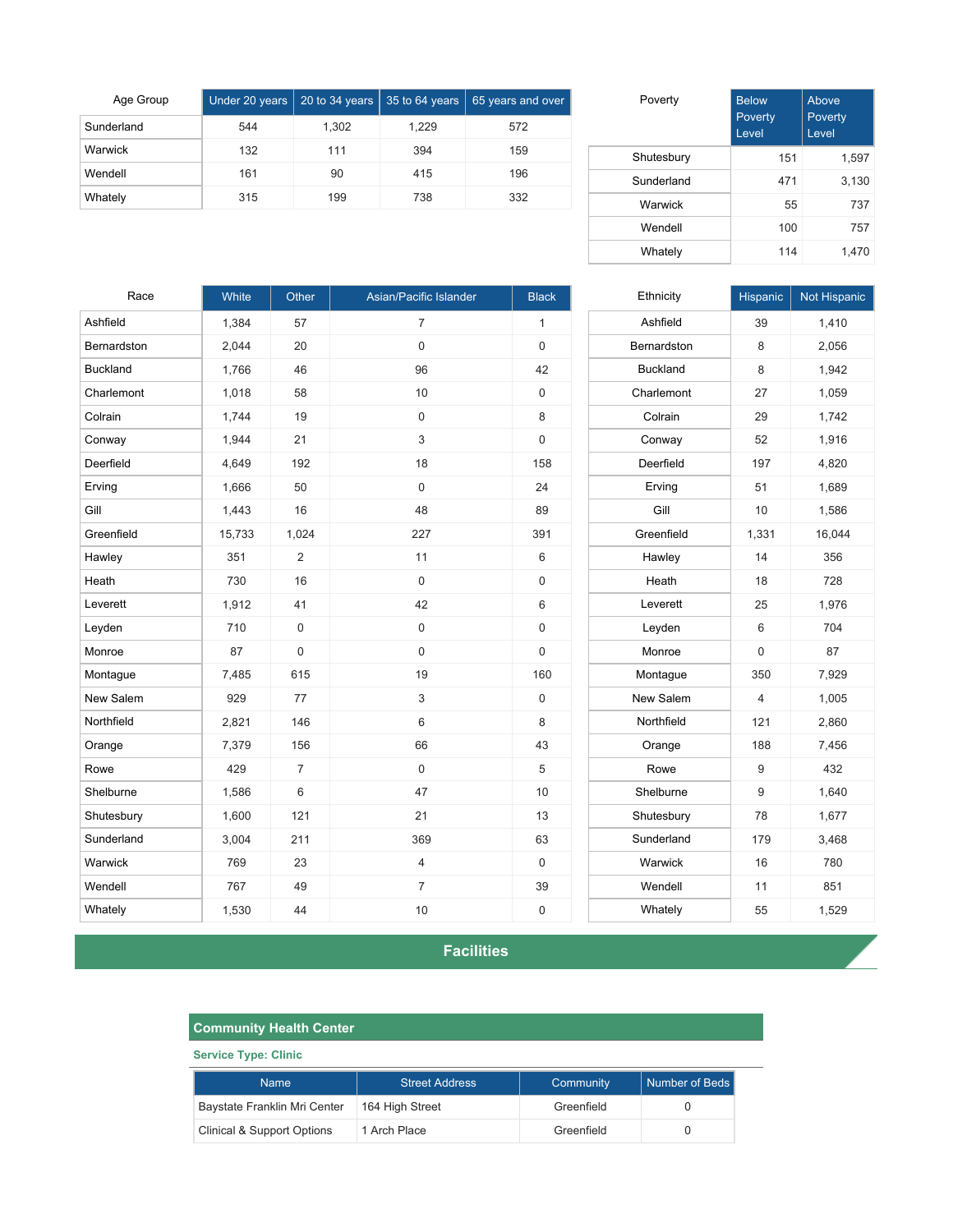| <b>Name</b>                               | <b>Street Address</b> | Community  | Number of Beds |
|-------------------------------------------|-----------------------|------------|----------------|
| Clinic                                    |                       |            |                |
| Community Health Center Of<br>Franklin Ct | 489 Bernardston Road  | Greenfield |                |
| Deerfield Academy Infirmary               | 7A Albany Road        | Deerfield  |                |

## **Service Type: Clinic Satellite**

| <b>Name</b>                                            | <b>Street Address</b>  | Community  | Number of Beds |
|--------------------------------------------------------|------------------------|------------|----------------|
| <b>Chd Outpatient Behavioral</b><br><b>Health Srvs</b> | 131 West Main Street   | Orange     | $\Omega$       |
| <b>Chd Outpatient Behavioral</b><br><b>Health Srvs</b> | 489 Bernardston Road   | Greenfield | $\Omega$       |
| Community Health Center Of<br>Franklin Co              | 338 Montague City Road | Montague   | $\Omega$       |
| Desmond Callan Community<br><b>Health Center</b>       | 450 West River Street  | Orange     | $\Omega$       |
| <b>Minuteclinic</b>                                    | 137 Federal Street     | Greenfield | $\Omega$       |
| Servicenet Outpatient Clinic                           | 55 Federal Street      | Greenfield | O              |

### **Service Type: Hospice**

| Name                       | <b>Street Address</b> | Community  | Number of Beds |
|----------------------------|-----------------------|------------|----------------|
| Hospice Of Franklin County | 329 Conway Street     | Greenfield |                |
| <b>Inc</b>                 |                       |            |                |

#### **Service Type: Hospital Satellite**

| <b>Name</b>                               | <b>Street Address</b> | <b>Community</b> | Number of Beds |
|-------------------------------------------|-----------------------|------------------|----------------|
| Baystate Franklin Med Center<br>Outpt Srv | 48 Sanderson Street   | Greenfield       |                |
| Cooley Dcknsn Sth Deerfld<br>Center Rs&Pt | 21B Elm Street        | Deerfield        |                |
| <b>Physical Therapy Services</b>          | 338 High Street       | Greenfield       | U              |

### **Service Type: Renal Dialysis (ESRD)**

| Namel                  | Street Address      | Community  | Number of Beds |
|------------------------|---------------------|------------|----------------|
| Yankee Family Dialysis | 115 Wildwood Avenue | Greenfield |                |

 $\overline{\phantom{0}}$ 

# **Longterm Care**

## **Service Type: Nursing Home**

| <b>Name</b>                                           | <b>Street Address</b>  | Community  | Number of Beds |
|-------------------------------------------------------|------------------------|------------|----------------|
| <b>Buckley-Greenfield</b><br><b>Healthcare Center</b> | 95 Laurel Street       | Greenfield | 120            |
| Charlene Manor Extended<br>Care Facility              | 130 Colrain Road       | Greenfield | 123            |
| Farren Care Center                                    | 340 Montague City Road | Montague   | 122            |
| New England Health Center                             | 61 Old Amherst Road    | Sunderland | 56             |
| Poet'S Seat Health Care<br>Center                     | 359 High Street        | Greenfield | 63             |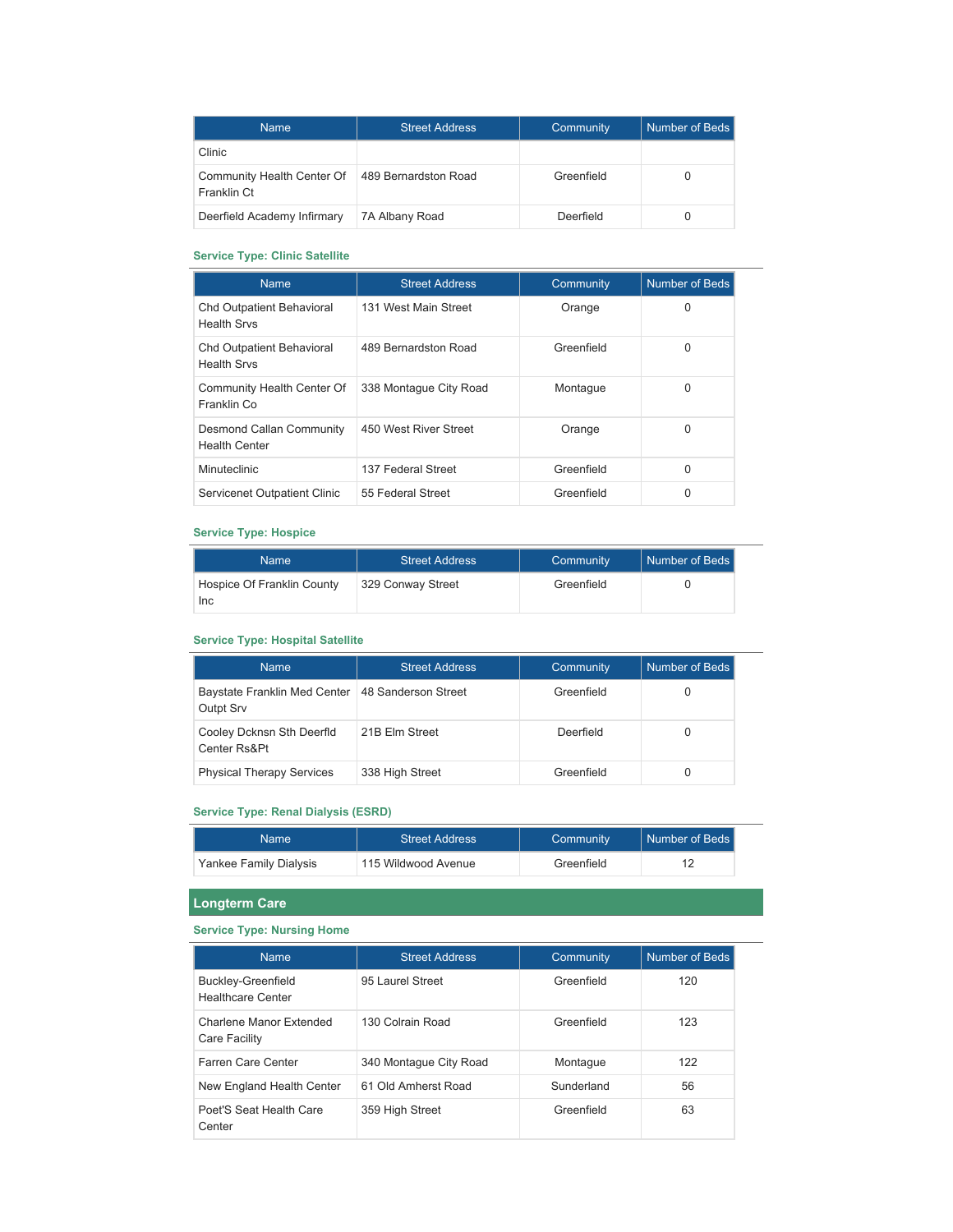### **Service Type: Rest Home**

| Name                | <b>Street Address</b> | Community | Number of Beds |
|---------------------|-----------------------|-----------|----------------|
| Labelle'S Rest Home | 3 High Street         | Shelburne | 24             |

## **Fire Station**

#### **Station: Headquarters**

| <b>Name</b>                               | <b>Street Address</b> | Community       |
|-------------------------------------------|-----------------------|-----------------|
| <b>Ashfield Fire Department</b>           | 420 Main Street       | Ashfield        |
| <b>Bernardston Fire Department</b>        | 18 Church Street      | Bernardston     |
| <b>Charlemont Fire Department</b>         | 5 Factory Road        | Charlemont      |
| <b>Colrain Fire Department</b>            | 51 Main Road          | Colrain         |
| Conway Fire Department                    | 15 Ashfield Road      | Conway          |
| Deerfield Fire Department                 | 82 Main Street        | Deerfield       |
| Erving Fire Department                    | 10 More Street        | Erving          |
| <b>Gill Fire Department</b>               | 196A Main Road        | Gill            |
| <b>Greenfield Fire Department</b>         | 412 Main Street       | Greenfield      |
| Hawley Fire Department                    | 16 Plainfield Road    | Hawley          |
| <b>Heath Fire Department</b>              | 123 Branch Hill Road  | Heath           |
| Leverett Fire Department                  | 95 Montague Road      | Leverett        |
| Leyden Fire Department                    | 16 West Leyden Road   | Leyden          |
| Monroe Fire Department                    | 5 School Street       | Monroe          |
| Montague Fire Department                  | 9 Station Street      | Montague        |
| New Salem Fire Department                 | 33 South Main Street  | New Salem       |
| Northfield Fire Department                | 93 Main Street        | Northfield      |
| Orange Fire Department                    | 18 Water Street       | Orange          |
| Rowe Fire Department                      | 4 Sibley Road         | Rowe            |
| <b>Shelburne Falls</b><br>Fire/Rescue/Ems | State St              | <b>Buckland</b> |
| <b>Shelburne Fire Department</b>          | 18 Little Mohawk Road | Shelburne       |
| <b>Shutesbury Fire Department</b>         | 42 Leverett Road      | Shutesbury      |
| South Deerfield Fire<br>Department        | 84 Greenfield Road    | Deerfield       |
| Sunderland Fire Department                | 105 River Road        | Sunderland      |
| <b>Turners Falls Fire Department</b>      | 180 Turnpike Road     | Montague        |
| <b>Warwick Fire Department</b>            | 1 Hastings Pond Road  | Warwick         |
| <b>Wendell Fire Department</b>            | 3 Jackie Lane         | Wendell         |
| <b>Whately Fire Department</b>            | 63 Christian Lane     | Whately         |

### **Station: Regional Department**

| Namel                         | <b>Street Address</b> | Community       |
|-------------------------------|-----------------------|-----------------|
| <b>Buckland Fire District</b> | 3 Hodgen Road         | <b>Buckland</b> |

#### **Station: Station 2**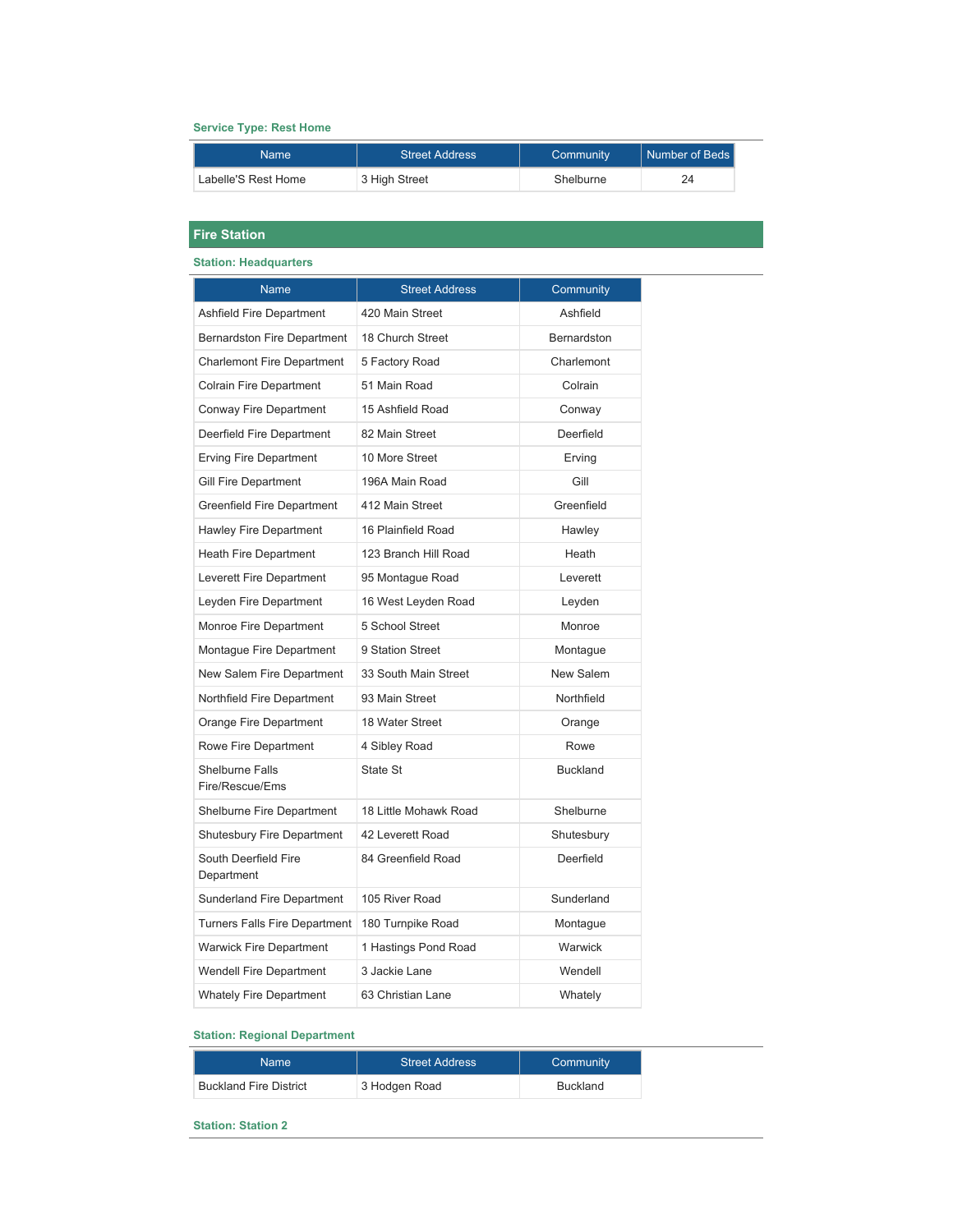| <b>Name</b>            | <b>Street Address</b> | Community |
|------------------------|-----------------------|-----------|
| Erving Fire Department | 10 East Main Street   | Erving    |
| Orange Fire Department | 90 Royalston Road     | Orange    |

**Police Station**

**Juristication: County**

| Name                           | <b>Street Address</b> | Community  |
|--------------------------------|-----------------------|------------|
| <b>Franklin County Sheriff</b> | 160 Elm Street        | Greenfield |

#### **Juristication: Local**

| <b>Name</b>                             | <b>Street Address</b>  | Community       |
|-----------------------------------------|------------------------|-----------------|
| <b>Ashfield Police Department</b>       | 412 Main Street        | Ashfield        |
| <b>Bernardston Police</b><br>Department | 256 South Street       | Bernardston     |
| <b>Buckland Police Department</b>       | 69 43102 Conway Street | <b>Buckland</b> |
| <b>Charlemont Police</b><br>Department  | 5 Factory Road         | Charlemont      |
| <b>Colrain Police Department</b>        | 55 Main Road           | Colrain         |
| Conway Police Department                | 32 Main Street         | Conway          |
| Deerfield Police Department             | 8 Conway Street        | Deerfield       |
| <b>Erving Police Department</b>         | 71 French King Highway | Erving          |
| Gill Police Department                  | 196B Main Road         | Gill            |
| Greenfield Police Department            | 321 High Street        | Greenfield      |
| <b>Hawley Police Department</b>         | 8 Pudding Hollow Road  | Hawley          |
| <b>Heath Police Department</b>          | 1 East Main Street     | Heath           |
| Leverett Police Department              | 95 Montague Road       | Leverett        |
| Leyden Polcie Department                | 843 Greenfield Road    | Leyden          |
| Montaque Police Department              | 180 Turnpike Road      | Montague        |
| <b>New Salem Police</b><br>Department   | 19 South Main Street   | New Salem       |
| Northfield Police Department            | 69 Main Street         | Northfield      |
| Orange Police Department                | 400 East River Street  | Orange          |
| Rowe Police Department                  | 321 Zoar Road          | Rowe            |
| Shelburne Police Department             | 51 Bridge Street       | Shelburne       |
| Shutesbury Police<br>Department         | 1 Cooleyville Road     | Shutesbury      |
| <b>Sunderland Police</b><br>Department  | 105 River Road         | Sunderland      |
| <b>Warwick Police Department</b>        | 12 Athol Road          | Warwick         |
| <b>Wendell Police Department</b>        | 4 Center Road          | Wendell         |
| <b>Whately Police Department</b>        | 77 Christian Lane      | Whately         |

**Juristication: State**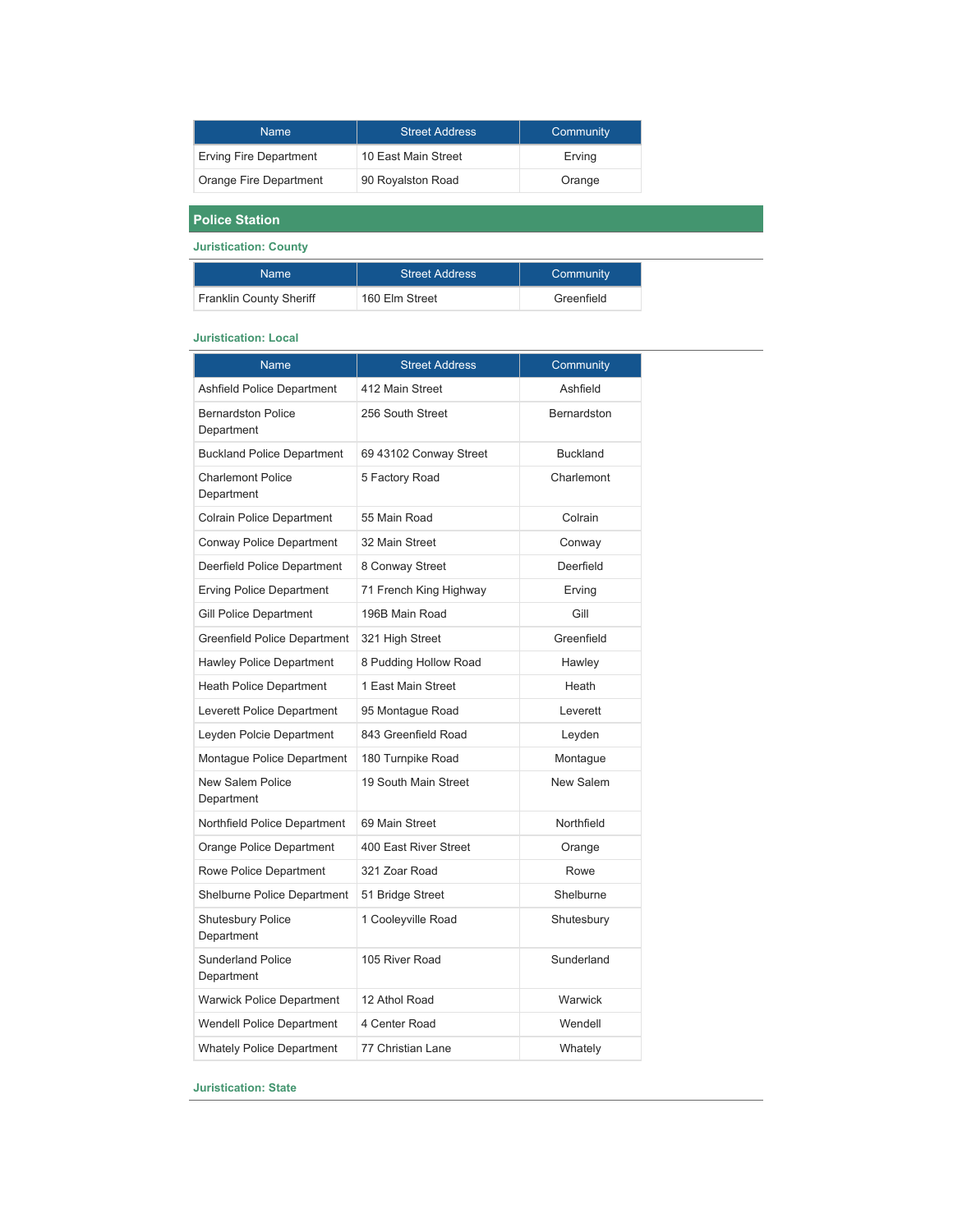| <b>Name</b>                                  | <b>Street Address</b> | Community |
|----------------------------------------------|-----------------------|-----------|
| State Police Station B-2.<br>Shelburne Falls | 289 Mohawk Trail      | Shelburne |

## **Town/City Hall**

### **Building Use: City/Town Hall**

| <b>Name</b>                  | <b>Street Address</b>   | Community          |
|------------------------------|-------------------------|--------------------|
| Ashfield Town Hall           | 412 Main Street         | Ashfield           |
| <b>Bernardston Town Hall</b> | 38 Church Street        | <b>Bernardston</b> |
| <b>Buckland Town Hall</b>    | 17 State Street         | <b>Buckland</b>    |
| <b>Charlemont Town Hall</b>  | 157 Main Street         | Charlemont         |
| Colrain Town Hall            | 55 Main Road            | Colrain            |
| Conway Town Hall             | 5 Academy Hill Road     | Conway             |
| Deerfield Town Hall          | 8 Conway Street         | Deerfield          |
| Erving Town Hall             | 12 East Main Street     | Erving             |
| Gill Town Hall               | 325 Main Road           | Gill               |
| Greenfield Town Hall         | 14 Court Square         | Greenfield         |
| Hawley Town Hall             | 8 Pudding Hollow Road   | Hawley             |
| <b>Heath Town Hall</b>       | 1 East Main Street      | Heath              |
| <b>Leverett Town Hall</b>    | 9 Montague Road         | Leverett           |
| Leyden Town Hall             | 16 West Leyden Road     | Leyden             |
| Monroe Town Hall             | <b>3C School Street</b> | Monroe             |
| Montague Town Hall           | 1 Avenue A              | Montague           |
| New Salem Town Hall          | 19 South Main Street    | New Salem          |
| Northfield Town Hall         | 69 Main Street          | Northfield         |
| Orange Town Hall             | 6 Prospect Street       | Orange             |
| Rowe Town Hall               | 321 Zoar Road           | Rowe               |
| Shelburne Town Hall          | 51 Bridge Street        | Shelburne          |
| Shutesbury Town Hall         | 1 Cooleyville Road      | Shutesbury         |
| <b>Sunderland Town Hall</b>  | 12 School Street        | Sunderland         |
| <b>Warwick Town Hall</b>     | 12 Athol Road           | Warwick            |
| <b>Wendell Town Hall</b>     | 9 Morse Village Road    | Wendell            |
| <b>Whately Town Hall</b>     | 4 Sandy Lane            | Whately            |

### **About the Data**

Data presented on this profile are collected by many different partners of the MA EPHT Program and are the most up-to-date data available for each topic.

Demographics: US Census Bureau, American Community Survey (ACS), 5-year estimates, 2019 <https://www.census.gov/programs-surveys/acs> Geography: Office of Geographic Information, Commonwealth of Massachusetts, MassIT, [http://www.mass.gov/anf/research-and-tech/it-serv-and-support/](http://www.mass.gov/anf/research-and-tech/it-serv-and-support/application-serv/office-of-geographic-information-massgis/) [application-serv/office-of-geographic-information-massgis/](http://www.mass.gov/anf/research-and-tech/it-serv-and-support/application-serv/office-of-geographic-information-massgis/)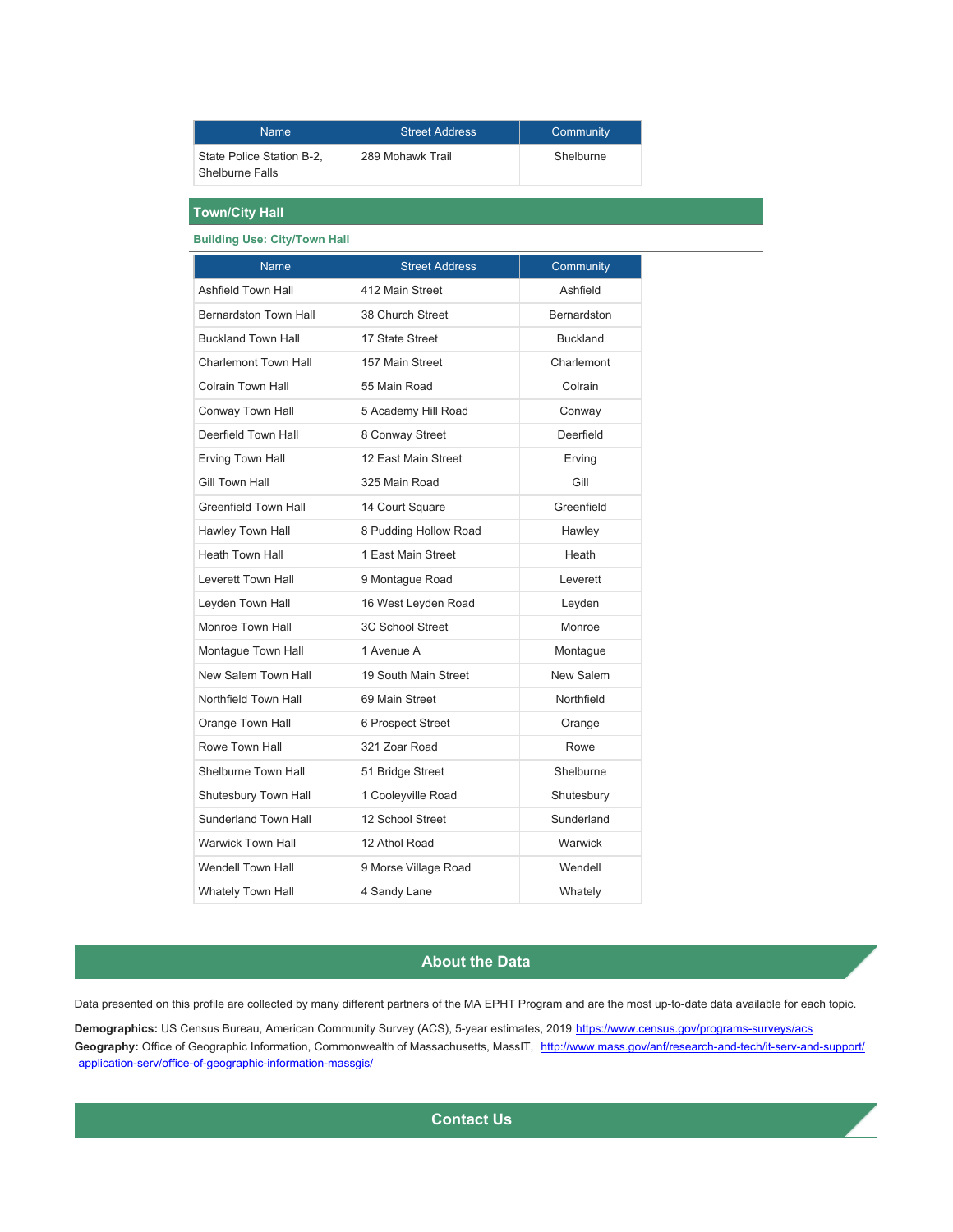Email: dph.emergencypreparedness@state.ma.us Phone: (617) 624-6088

## **Additional Map Resources**

| <b>Massachusetts</b><br><b>Toxics Users and</b><br><b>Climate</b><br><b>Vulnerability</b><br><b>Factors</b> | Identifies toxics users in relation to flood & hurricane zones and other vulnerable areas. This effort will build sustainable and replicable<br>models for incorporating toxics use reduction into emergency preparedness and climate change resiliency planning.                                                                                                                                                                                                                                                  |
|-------------------------------------------------------------------------------------------------------------|--------------------------------------------------------------------------------------------------------------------------------------------------------------------------------------------------------------------------------------------------------------------------------------------------------------------------------------------------------------------------------------------------------------------------------------------------------------------------------------------------------------------|
| <b>Social</b>                                                                                               | Social vulnerability refers to the resilience of communities when confronted by external stresses on human health, stresses such as natural<br>or human-caused disasters, or disease outbreaks. Reducing social vulnerability can decrease both human suffering and economic loss.<br>Vulnerability IndexATSDR's Social Vulnerability Index uses U.S. census variables at tract level to help local officials identify communities that may need<br>support in preparing for hazards, or recovering from disaster. |
| <b>MEMA Power</b><br><b>Outage Map</b>                                                                      | MEMA real time map tracking power outages throughout Massachusetts.                                                                                                                                                                                                                                                                                                                                                                                                                                                |
| <b>Massachusetts</b><br><b>Hurricane</b><br><b>Evacuation Zones</b>                                         | Identifies evacuation zones for hurricanes. Also features PDFs for individual towns throughout Massachusetts.                                                                                                                                                                                                                                                                                                                                                                                                      |
| <b>RX Open</b>                                                                                              | Maps out pharmacies that are open in a disaster. Can be activated for a disaster.                                                                                                                                                                                                                                                                                                                                                                                                                                  |
| <b>Empower</b>                                                                                              | Maps of medical devices that run on power.                                                                                                                                                                                                                                                                                                                                                                                                                                                                         |

#### **Indicator Descriptions**

**Age:** Certain age groups are more at risk to adverse health outcomes than others: the youngest and oldest populations. Older and younger populations often rely on caregivers to help prepare for and respond to an emergency. These populations are less adaptable in the event of an emergency for many reasons including, reliance on routine, susceptibility to illness, and reduced mobility.

*Indicator based on data from table B01001 from the 5-year 2015-2019 American Community Survey conducted by the U.S. Census Bureau.*

Poverty: Poor households are more susceptible to the effects of emergencies due to many social and physical factors. Low income persons or families do not have reliable access to healthcare, making them less resilient to changes in health status. They are also generally less likely to own vehicles, which can affect their ability to evacuate. Low income persons or families are less able to absorb the financial impacts of being out of work for a period of time due to a disaster.

*Indicator based on data from table B17001 from the 5-year 2015-2019 American Community Survey conducted by the U.S. Census Bureau.*

**Race/Ethnicity:** Stemming from a long history of inequality, minority populations are more vulnerable to adverse health outcomes than non-minority populations. Social and physical factors such as lack of economic resources, cultural barriers, and housing conditions can contribute to health status, emergency preparedness, and disaster recovery. For example, minority groups concentrated in urban areas may be more susceptible to heat illnesses because they live in older housing that is poorly insulated or may lack financial means to own or operate air-conditioning equipment. Targeted communications through social networks or community and faith-based organizations may be more effective than conventional communication methods. *Indicator based on data from tables B02001 and B03002 from the 5-year 2015-2019 American Community Survey conducted by the U.S. Census Bureau.*

**Language Spoken/No English Spoken:** Non-English speaking people and those who have limited ability to read, write, or understand English may be vulnerable in an emergency. Individuals with limited English proficiency (LEP) experience inequalities that can prevent access to health insurance and care, resulting in health disparities. Language barriers can even arise between people who speak the same language, so translation services must therefore be sensitive to colloquialisms, dialects and regional differences. These barriers can increase risk of nonadherence to medication or create stress for those receiving care. LEP is a source of social isolation, which may limit situational awareness. People with LEP may engage in daily activities differently from those fluent in English (e.g. using visual symbols and memory to navigate public transit routes). They may not understand the role or presence of police and other law enforcement officers, and they might not understand instructions. Many non-English speakers rely on word-of-mouth or community/faith-based organizations for communication updates. Identifying primary languages within a service area is essential for communicating emergencies and available resources, and identifying organizational needs (e.g. translation and interpretive services) to ensure that those that have LEP remain safe and prepared for emergencies and receive quality care and access to resources.

*Indicator based on data from table B16007 from the 5-year 2015-2019 American Community Survey conducted by the U.S. Census Bureau.*

Less than 9th grade education: People who do not have a high school education may be more vulnerable in emergencies. This may partly be because individuals with less education often have limited material resources, lower social and political capital, and exhibit more adverse health-related behaviors (e.g. smoking) compared to individuals with more education. In general, less education is associated with poorer health outcomes (e.g. higher rates of infectious disease and lower life expectancy). Health and emergency officials should use clear communications during emergencies to accommodate lower reading levels.

*Indicator based on data from Table B15003 from the 5-year 2015-2019 American Community Survey conducted by the U.S. Census Bureau.*

**Populations with disabilities:** Disability is an umbrella term that refers to a diverse group of people who live with significant limitations to function, movement, or activity. People with disabilities have experienced a long history of discrimination and institutionalization that contributes to health disparities observed today. People with disabilities are more likely to have chronic diseases and conditions such as diabetes, cardiovascular disease, and hypertension. They may also rely on caregivers, which can be socially isolating and increases vulnerability. It is important to identify the type of disabilities common in a service area to ensure that the needs of people with disabilities are met during an emergency.